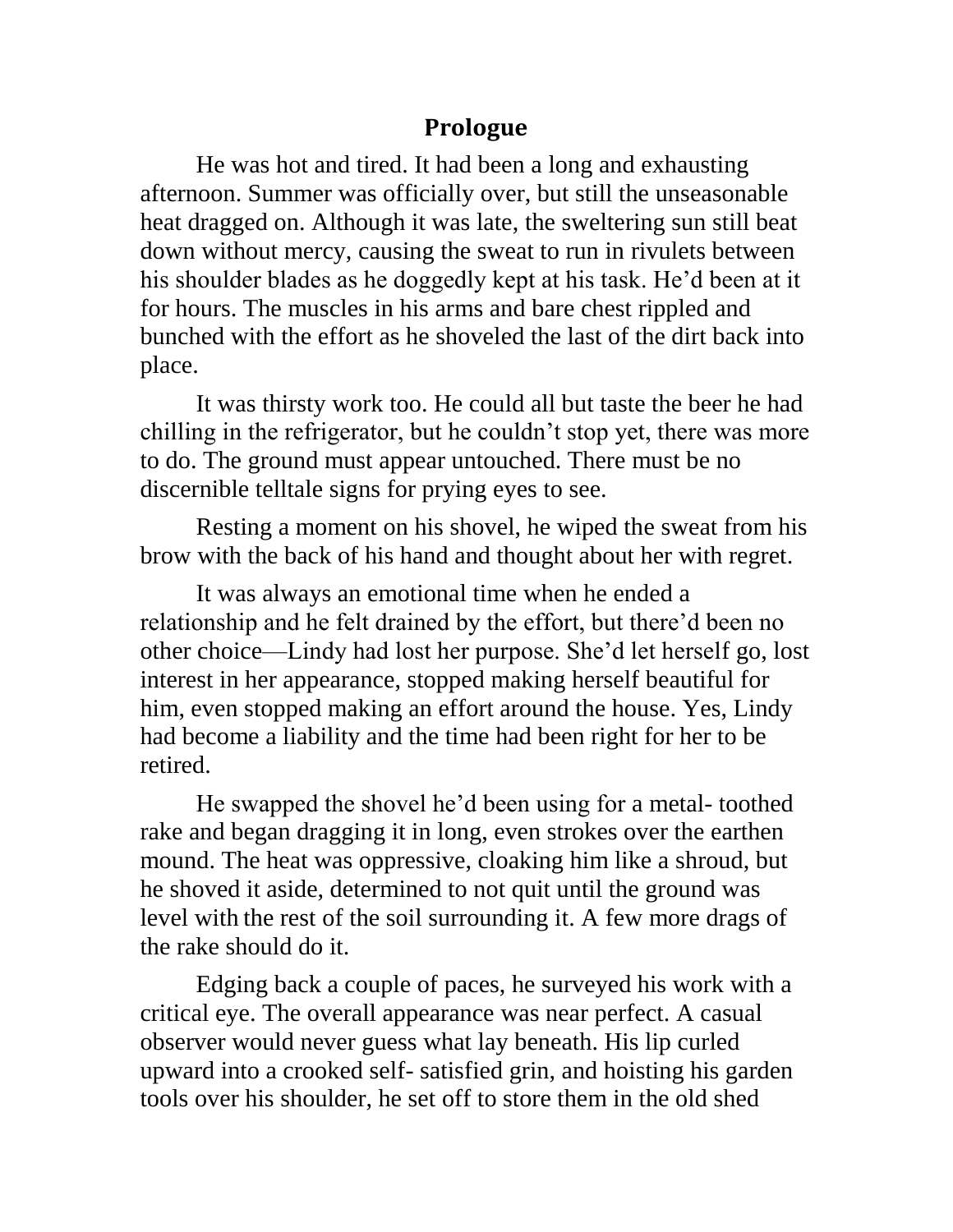before hurrying up to the house for a quick shower and to contact his mentor.

The leather swivel chair was easy on his back as he took a seat at the computer, glad to take a load off. With the push of a button, he booted up the machine, signed into Yahoo Mail, and began typing his message.

Socrates, Advice taken, action complete. New project on the horizon! Sonny.

Pleased with the way the afternoon had panned out, Sonny took the long awaited beer from the refrigerator, knocked off the cap and downed half the liquid in one long, thirst-quenching swallow before slouching on the sofa in front of the TV. With the remote in hand, he pressed the power button and sank back into the leather. His outstretched feet rested on the glass coffee table and he began to unwind.

He was feeling euphoric, having moved on with his life at last and contemplated his next adventure. And my, oh my, what an adventure she was going to be.

He'd seen her running along the beach, fresh-faced and sleek like a cat, a definite ten. A bit of investigation revealed she'd moved to Coronado only a few short weeks ago. Not long enough to make any real friends.

It was then he'd decided to make her his own.

At present, she was unaware of the honor about to be bestowed upon her. Even dismissed his existence out of hand, refusing to speak to him when he phoned, but soon, very soon, she'd change her mind, then she would be his.

There wasn't any rush. He had all the time in the world to pursue her, and pursue her he would ... with a vengeance. He'd made his plans, now it was only a matter of sitting back and letting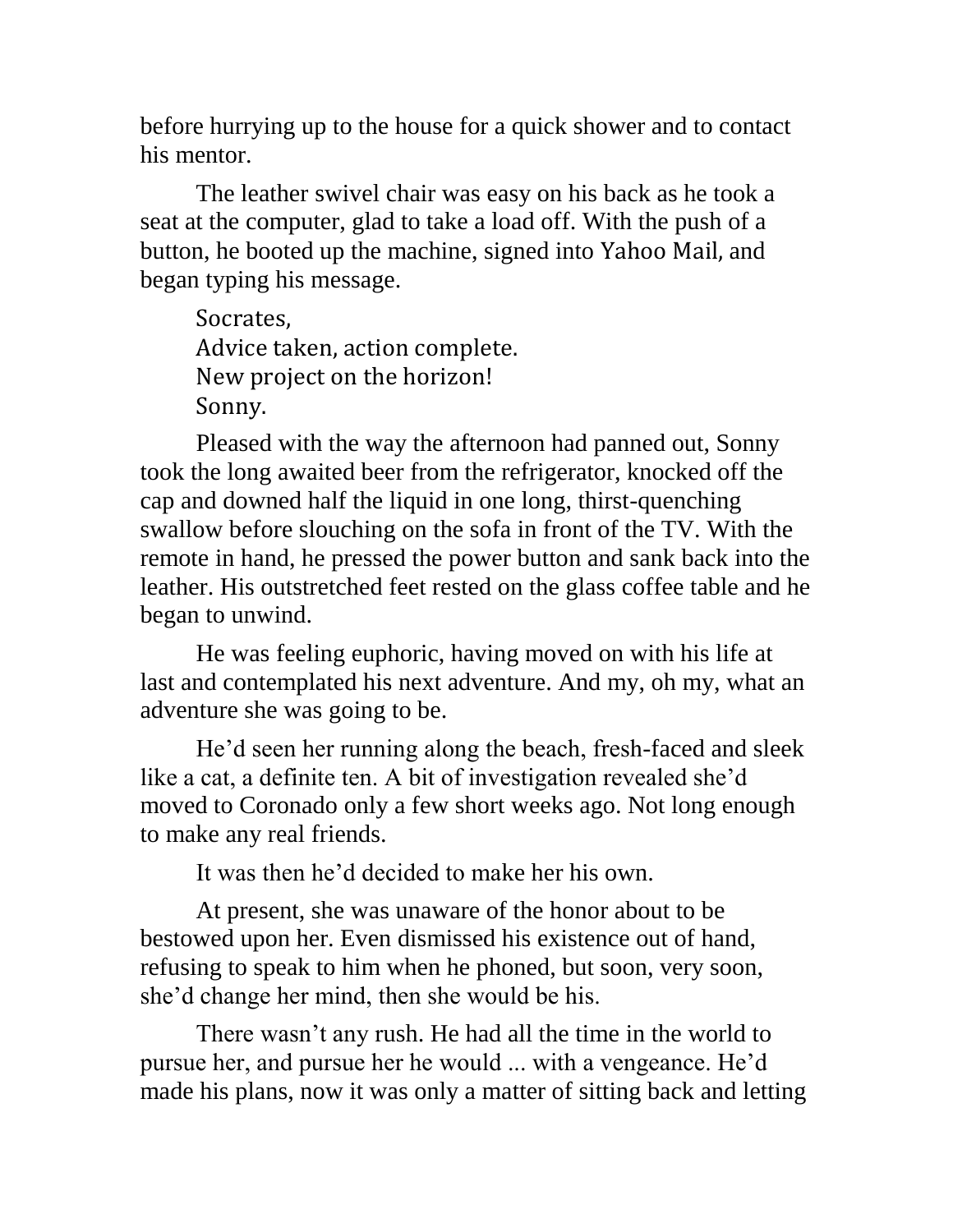them fall into place.

Pleased with himself beyond measure, Sonny moseyed over to the refrigerator to grab another beer when his attention was snatched by the television newsreader.

"A decomposing body has been discovered in scrub two miles off the old highway. The police are treating the death as suspicious..."

"Took 'em long enough, the useless pricks." He grunted out loud as he cracked open the bottle and meandered across to the PC to check the screen. The popup box on the lower right corner indicated one new message.

Sonny, Well done. Destroy all evidence. Keep me posted on future project. Socrates.

Sonny logged out and switched off the computer, grinning like the Cheshire Cat. Socrates did not issue praise lightly, and he gave himself a mental high-five as he walked into the bedroom that adjoined the living room. But destroy all evidence? No, that was one instruction he could not follow. He had to have something to remember her by didn't he? Yes, Lindy at least deserved a memory.

Reaching up he began to take down her photographs that decorated the wall and with macabre purpose placed them into a keepsake box with the others. What Socrates didn't know wouldn't hurt him.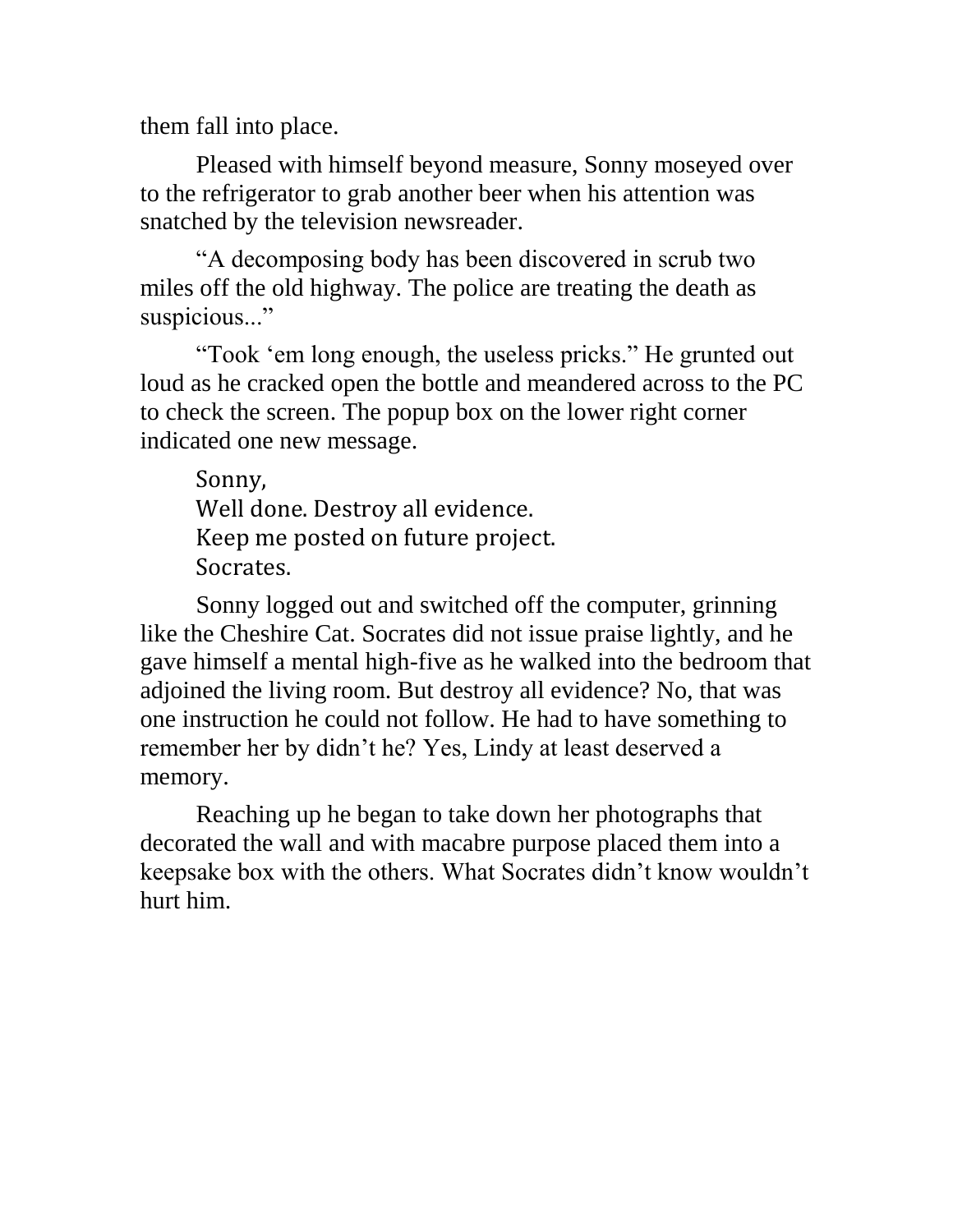## **Chapter 1**

Kathy Bellamy shot up from the mattress, going from horizontal to vertical in a heartbeat. The shrill of the telephone had startled her out of a sound sleep. "Hello," she croaked, clutching the handset to her ear.

Breathy rasps wheezed down the wires. Her heart leaped into her mouth, and fear trickled down her spine, paralyzing her for a nanosecond. It was the fourth call of this type since Monday, but the others had been left on her answering machine in broad daylight.

Just as she was about to hang up the creep spoke, staying her hand. "Were you dreaming of me pretty lady, or were you awake waiting for my call?"

Kathy stiffened. The voice was muffled, kind of smoky and dark. To engage in any conversation was so the wrong thing to do, but the words tumbled out of their own volition. "Who are you, what do you want?"

"What do I want? You of course pretty girl, I want you. I'm your future sweetheart and you're mine. Not long now till we're together."

His menacing words chilled her bones. Slamming down the receiver, she dived under the covers and tugged them over her head. Something she hadn't done since she was eight years old and a true indication of how spooked she really was.

Minutes passed before she got up the gumption to poke her nose out from her hiding place. As her eyes adjusted to the darkness, she berated herself for being such a scaredy- cat. It wasn't like the creep knew where she lived or anything. Fighting back the covers in a tangle of arms and legs, she snatched the handset off the cradle. The dial tone was loud in the silence as she placed it on the bedside table, but it would soon stop. With that done, she settled back on the pillow and regulated her breathing.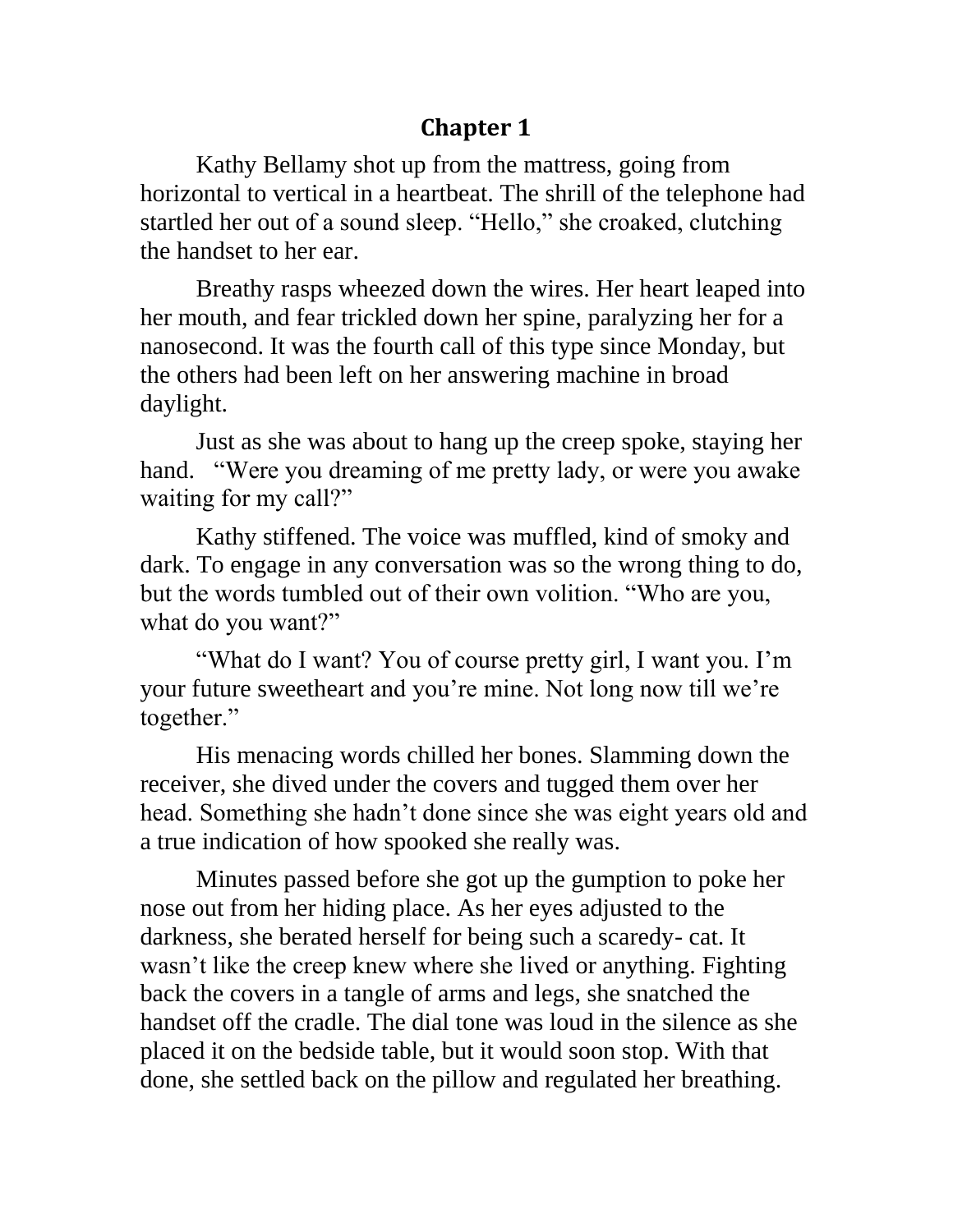The whole episode unnerved her more than she cared to admit, and it was an interminable time before she fell back asleep.

After school that same day, Kathy entered her two bedroom rented apartment and pushed closed the door with her hip. Heading straight to the kitchen, she set down the shopping bags she'd been juggling onto the counter top and whooshed out a sigh. Her week had been long and trying, starting off bad Monday with the heavy breather and taking a nosedive from there. Tuesday, she'd overheard some of the other teachers refer to her as dowdy—petty but hurtful. She'd overslept Wednesday and missed the bus, yesterday there were two of those god-awful messages on the answering machine, and today her planned painting treat had turned into a disaster. She'd only left the classroom for five minutes to take little Meredith Frost to the nurse's office, and in her absence pandemonium broke out.

Martin and Timothy, the Cyclone Twins as she'd dubbed them in her mind, started a fight that, without her presence, deteriorated into a paint war in a matter of minutes. It was over in a blink. She'd regained control upon re-entering the room but got caught in the crossfire and had ended up with purple and yellow splatters down the front of her blouse, making it the perfect crappy ending to the whole crappy week.

Kathy stacked away the groceries and then crossed to the sitting room where her attention was caught by the indicator light on the answering machine. The innocuous flashing red light had taken on a menacing facade, so much so that she was reluctant to hit the retrieve button.

At first, when the calls started, she'd dismissed them as kids playing pranks. But that one in the middle of the night belied that and really messed with her mind, because while leaving school, she had the uneasy feeling of being watched. Her imagination had accelerated. She'd shot a glance over her shoulder but everything was as it should be.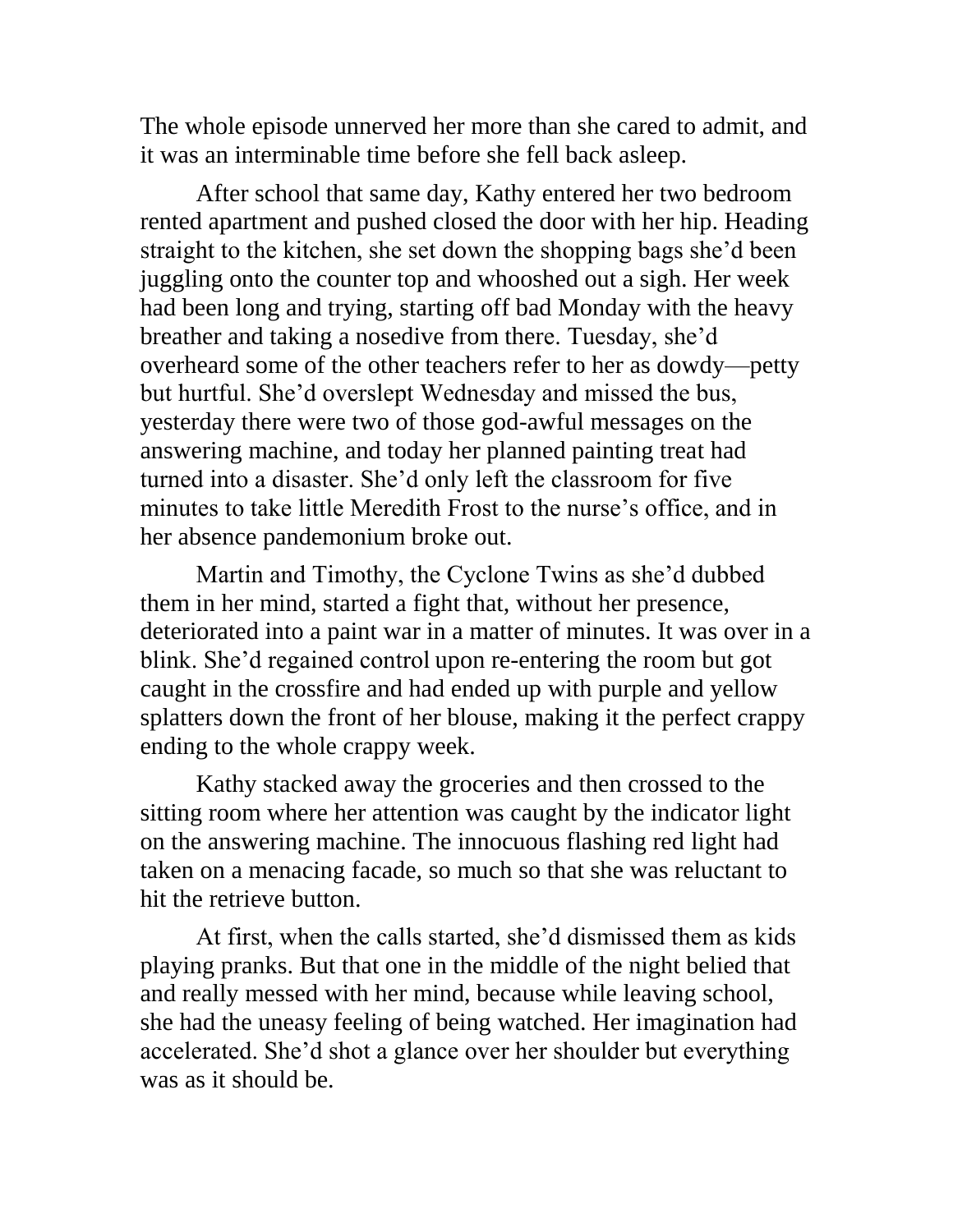Kathy shrugged at the memory and tried to gain some perspective. She was getting all bent out of shape over what amounted to nothing more than some stupid phone calls, a vivid imagination, and some creep trying to get his jollies at her expense. Seriously, she needed to get a grip on reality and chill or she'd be a basket case, but still, she put off listening to the messages. Kathy realized if she'd stayed in Louisiana, instead of accepting the temporary teaching position in Coronado, her friends would have rallied around, coaxing her out of the doldrums, and together they'd have laughed away her fears. Not for the first time since moving here, Kathy questioned whether she should in fact throw in the towel and return home. But that would be admitting defeat, and she was not a quitter.

With renewed determination, Kathy pushed aside her melancholy and vowed to fulfill her teaching obligations and not be intimidated by stupid calls or snide remarks. Sure, the dowdy comment hurt but honestly, her wardrobe was outdated and in need of an overhaul. Heaven knew there'd been little opportunity to shop in the past twelve months, and the other teachers were trendy. Yes, a new wardrobe might be just the ticket to boost her spirits.

With that decided, Kathy flicked on the TV. Her newfound contentment crashed as the newsreader reported the discovery of a body not far from where she lived, causing her to shiver, like a goose had walked over her grave. It was too depressing. She grabbed the remote and channel surfed for something more upbeat, and then went into the kitchen to start dinner.

While preparing the vegetables and chuckling at the antics of Elaine and Jerry on a Seinfeld rerun, the doorbell chimed.

Kathy was wary as she opened the door a crack and then, squealing with delight, flung it wide—for standing on the threshold was her best buddy Liz. Kathy rapid- blinked back the tears that pooled in her eyes and with a wide grin, hugged her friend tight.

"I can't believe you're here, why didn't you call? I would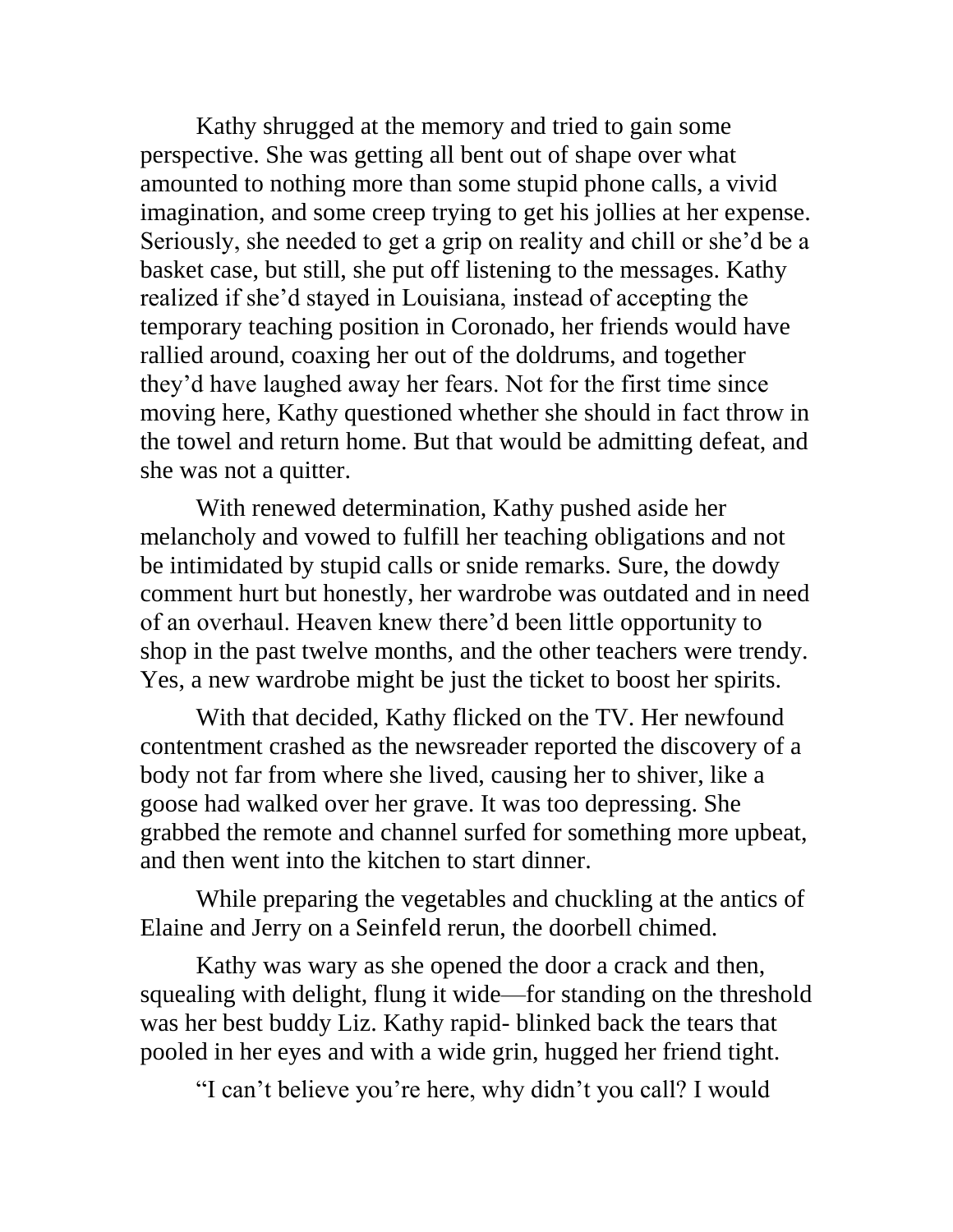have met you at the airport," she said ushering Liz into the apartment.

"I left a message, didn't you get it?"

"I haven't had time to check the machine yet." The lie slipped out with a guilty unease, but there was no point in worrying Liz at this stage. "Come and put your things in the spare room," she invited, changing the subject and leading the way.

Liz dropped her suitcase by the bed as they chatted with an easy familiarity. Their friendship had started way back at school and spanned almost twenty years. Of course they'd had their ups and downs, but their relationship was solid and stood the test of time. Kathy guessed Liz was worried about her—she'd hinted as much the last time she'd phoned, forever asking if she was okay, if there was anything she'd needed, and generally just motherhenning her like the good friend she was—so this visit really shouldn't have come as a surprise.

After treating Liz to the grand tour, Kathy shepherded her into the living room.

"Have a seat," she invited, indicating the sofa.

Liz flopped into the overstuffed faded couch and glanced around. "This is a cozy little apartment."

Kathy heard the censure in her voice. "It's clean, the building's well maintained, and there's a bus at the door. It suits me for the moment," she defended.

"Well, I must say you look great. You've regained most of the weight you lost, but tell me Kathy, how are you really doing and be honest?"

Of the two girls, Kathy had always been the strong one, but her mother's long illness and recent death had completely taken it out of her. Not that she resented the around-the- clock care, but after the funeral she needed to get away. Liz had tried to dissuade her from leaving at the time, arguing that she needed her friends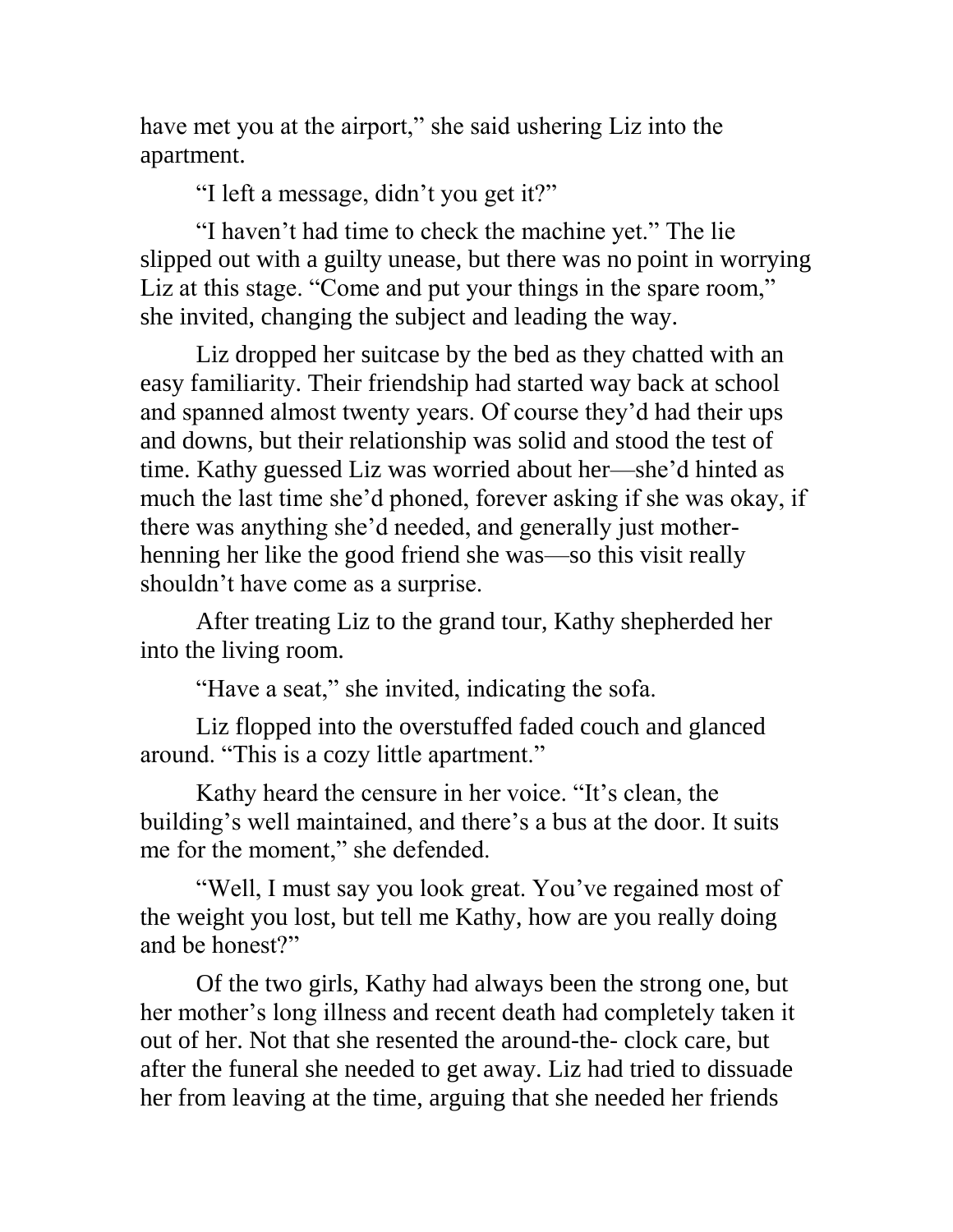close. Butshe'd felt stifled, and was determined to take a break from the norm, which would do her the world of good. Liz disagreed, but it hadn't been her call to make.

"I'm doing fine," she admitted. "Eating healthy and I've taken up running again. A bit lonely perhaps, but each day is a little easier."

"Ian wanted me to say hi from him. He asks about you all the time. I think he's still besotted."

"Don't even go there; you know I'm not interested." Kathy stood and marched into the kitchen, picked up a knife from the bench, and finished peeling the potatoes she'd started earlier.

"You could do worse," Liz said, traipsing after her. Kathy held her tongue. Ian was Liz's friend after all—it was she who'd introduced them. Yes, she could do worse, but she wanted to do a whole lot better. She'd love to have a special someone in her life but there had to be chemistry.

"I know you're lonely, so why not come home where you belong, to people who love and care about you, who..."

"Liz stop. There's no point rehashing this. You know why I made my decision." Her voice had an edge; she took a breath and softened her tone. "I'm going to fulfill my work contract, perhaps after that I'll go home, but I'll cross that bridge when I come to it."

"Okay, okay, I get it. So what do you do for entertainment around here?

Liz's quick change of subject put Kathy on the spot. She thought about inventing some story that centered on the highlife, but Liz was astute and would call her bluff, so she settled on the truth, such as it was. "I've made two friends at work, Anne Marshall and Len Baker. We've been out for coffee a few times and last weekend we went to the movies together."

"That's it? You're kidding me right? Two months here and that's the sum total of your socializing? Well girl, that's about to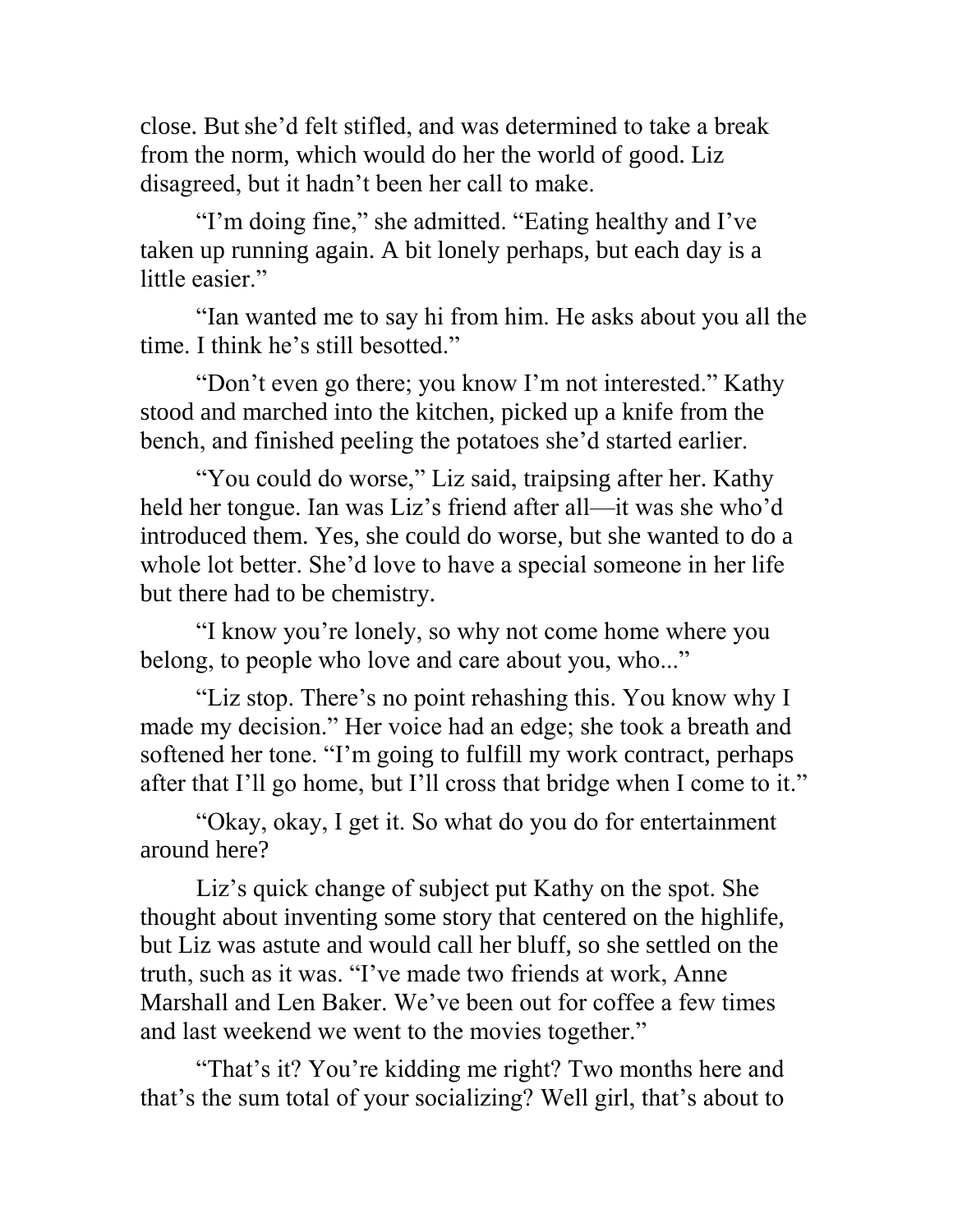change, time you got yourself a life. Is there anywhere local we can go dancing?"

"Umm, yes, there's a club close by that Anne and I have been meaning to visit, it's supposed to be pretty good with a band most nights."

"Sounds perfect, we'll go tonight."

Kathy had been looking forward to an easy night curled up in front of the box, watching old movies and munching popcorn. Now she'd have to change out of her sweats and dress up. She shouldn't grumble though, Liz had come out of her way to cheer her up, so at the very least she owed her a night on the town.

"It's a date then," Kathy agreed, drumming up more enthusiasm than she felt.

The girls lingered over their meal then went to dress for their evening out.

"Wow, you look hot," Kathy exclaimed, as Liz entered the room wearing a slinky short black dress and a pair of stilettos, quite a contrast to the austere business suit and pumps she'd just discarded.

Studying her friend, it never ceased to amaze her how glamorous but impassive Liz was. She was the epitome of a hardnosed lawyer by day but dressed in that little black outfit, she was simply stunning. A five-foot ten-inch dynamo with vibrant red hair and a wicked figure, heads turned whenever she walked by.

Kathy wanted to tell her it was high time she followed her own advice and find a special someone, but knowing the reaction that would bring, she refrained and spinning on the spot asked, "How do I look?"

"God, like you've just stepped out of a convent. Young, innocent, dare I say it... old fashioned."

"Gee Liz, don't hold back tell me what you really think."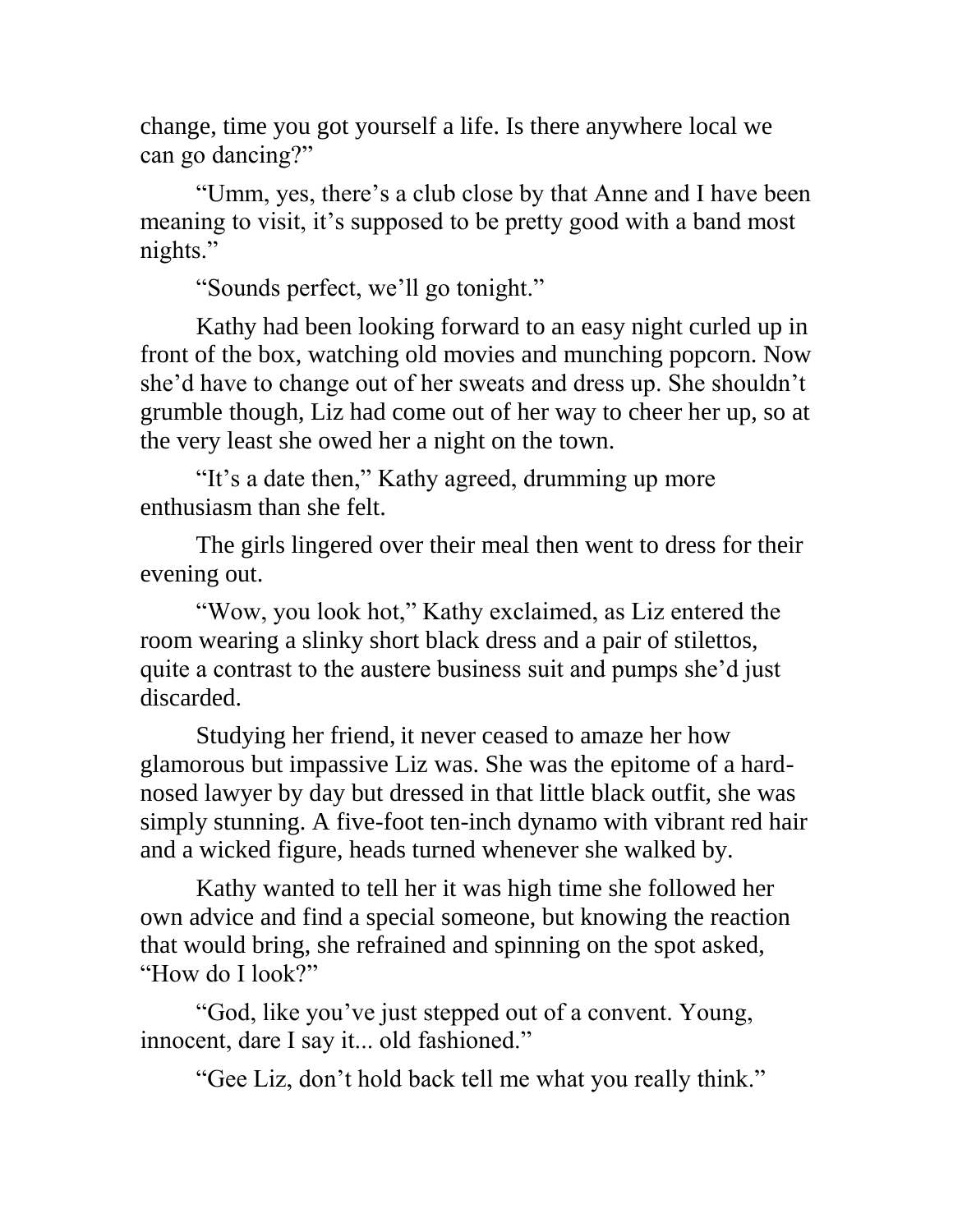"Oh don't go all sensitive on me, just wait here. I've got the perfect outfit to jazz you up." Liz disappeared into her room and returned a few minutes later with a turquoise halter neck and a pair of white fitted pants she handed over. "Here, try these on."

Kathy murmured her thanks and went to do just that. She was a different shape than Liz—shorter, fleshier—so the white pants looked as if they'd been spray-painted on. And the slinky top shimmered and clung to her curves like a second skin, unlike anything she'd ever owned. The outfit made a statement. Kathy gazed into the mirror and didn't recognize her reflection. Her butt was firm and shapely, and the low cut top showed a hint of cleavage and a lot of promise. Her face erupted into a grin.

Twisting her hair into a French roll, Kathy secured it with a thick diamante clip, leaving wispy curls to frame her face. The upswept style and glamorous outfit made her feel sophisticated, chic. Sexy.

Kathy knew she was attractive in an understated kind of way. Liz always said she was wholesome, the kid- sister, girl-next-door type. The kind that brought out the protective instincts in men, but she thought this new image went a long way to altering that perception.

"So what do you think?" Kathy asked, hoping for a boost to her self-confidence as she pirouetted in the sitting room.

She wasn't disappointed. Liz couldn't hide her double take.

"You've got the wow factor happening; you sure look the part now. Put it out there and shake that booty girl and I tell you there will be hearts breaking tonight."

Kathy giggled, she hadn't felt this light-hearted in an age, but could she really put it out there as Liz suggested?

"Okay then, let's get this show on the road."

With a spring in her step and a giggle on her lips, Kathy gathered her purse and keys, doused the lights, and locked the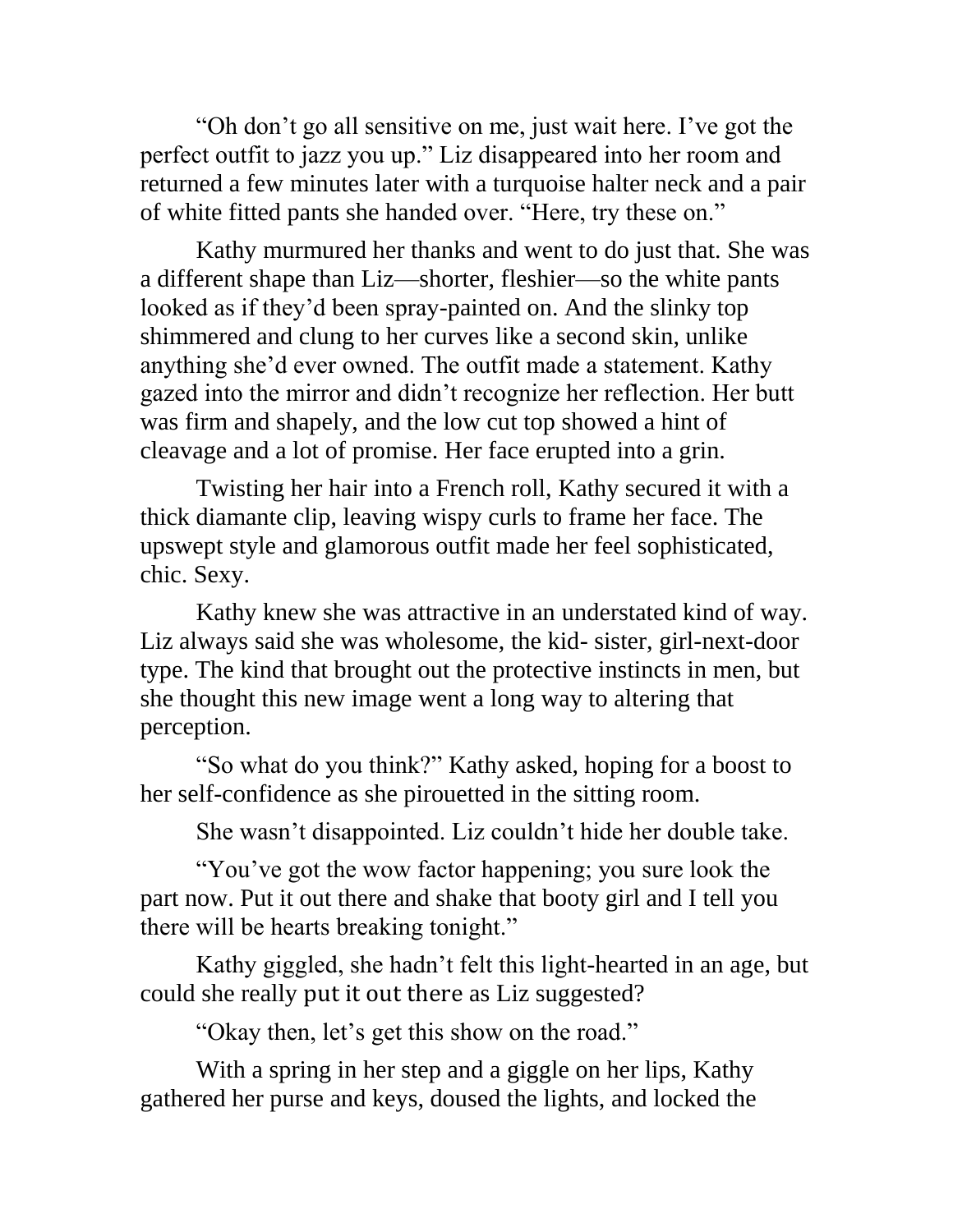apartment behind them.

\*\*\*\*

Sonny was impatient to hear her voice again, that sexy Southern drawl of hers was such a turn on. He'd been anticipating the moment when he'd hear her dulcet tones across the telephone wires all afternoon, so was royally pissed when the familiar click of the answering machine cut in.

He slammed down the handset. Damn, she should be home from work by now, so where the hell was she? He crossed the short space to the kitchenette and lifted a beer from the refrigerator.

He'd banked on her being home, counted on talking to her. He had no idea where she could be and that annoyed the hell out of him.

His imagination cranked up.

He threw his head back, drained the can, and then crushed it and, in a fit of temper, hurled it across the room where it landed with a tinny thud by the door.

"What to do, what to do?" he muttered, his anger gusting through him like a hurricane. As he paced the room, he swore a blue streak and wondered again where the hell she was.

Making a snap decision, he grabbed his car keys and stormed out the door, not bothering to lock it behind him.

Sonny parked across from Kathy's apartment at sundown. Although the light was fading, he kept his dark glasses on and pulled the baseball cap lower over his forehead.

He'd arrived at her condo just in time to see her disappearing inside carrying an armful of groceries. His anger abated as quick as it had flared, and he congratulated himself on being one lucky son of a bitch.

It was a safe bet she'd be there for the night, so he decided to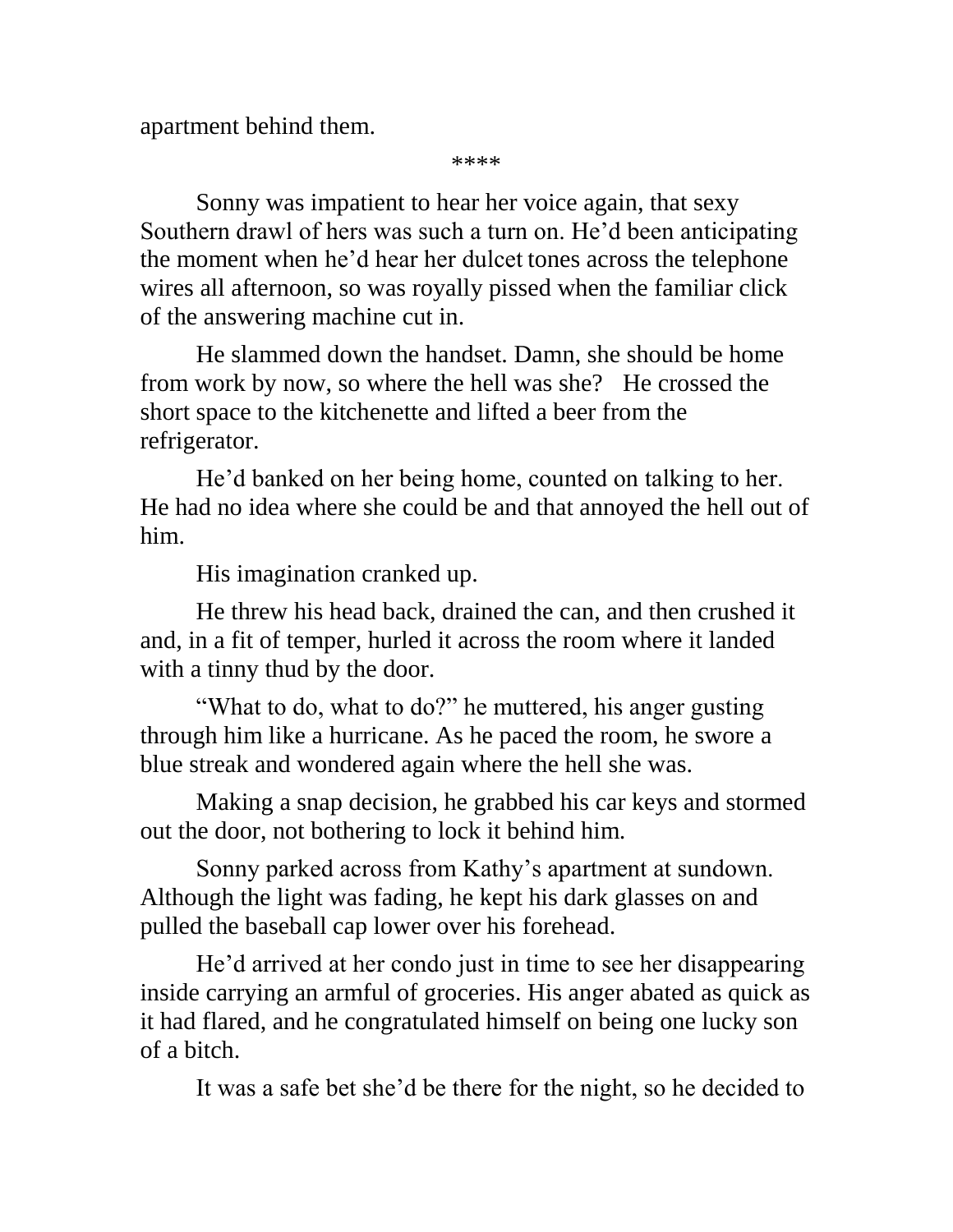chance it and grab a pizza from the local take- out, then come back and watch and wait for lights out. He had nothing better to do, and at least this way he'd be close to her.

Forty minutes later and munching on the last triangle of pizza, Sonny reminisced about the first time he'd seen her running along the beach. Damn she looked good in her sweats, it was evident she took pride in her appearance. Not every woman did that—take Lindy for example. But no, he didn't want to think about Lindy now, that chapter of his life was over. Finished. Finito.

It was a long wait. The streets were quiet at this time of night; he filled in the time listening to the radio while he waited for her to douse the lights and turn-in. They went out at nine, earlier than he expected. He'd just switched on the ignition when Kathy emerged from the building, accompanied by the tall redhead he'd seen arrive earlier that evening. They were both dressed to kill and he didn't like that. Not one damn bit. He didn't want anyone leading his woman astray.

Sonny ripped off his baseball cap and threw it onto the passenger seat to join the sunglasses he'd discarded earlier. He hadn't counted on this hiccup and was agitated when routine wasn't adhered to. He snatched up the digital camera from the glove compartment and shoved it into his pocket. One never knew when the opportunity for memorabilia would arise. Latching onto his self-control, he closed the car door behind him with a faint click and tailed the women at a safe distance.

\*\*\*\*

The night was balmy—stars twinkled like jewels in the inky sky, a perfect night, a magical night ... a great night for a stroll. The girls agreed to walk the short distance to the club. Ten minutes after setting out, Shenanigans came into view. They could hear the band playing a rendition of Van Morrison's "Brown Eyed Girl" the minute they'd rounded the corner.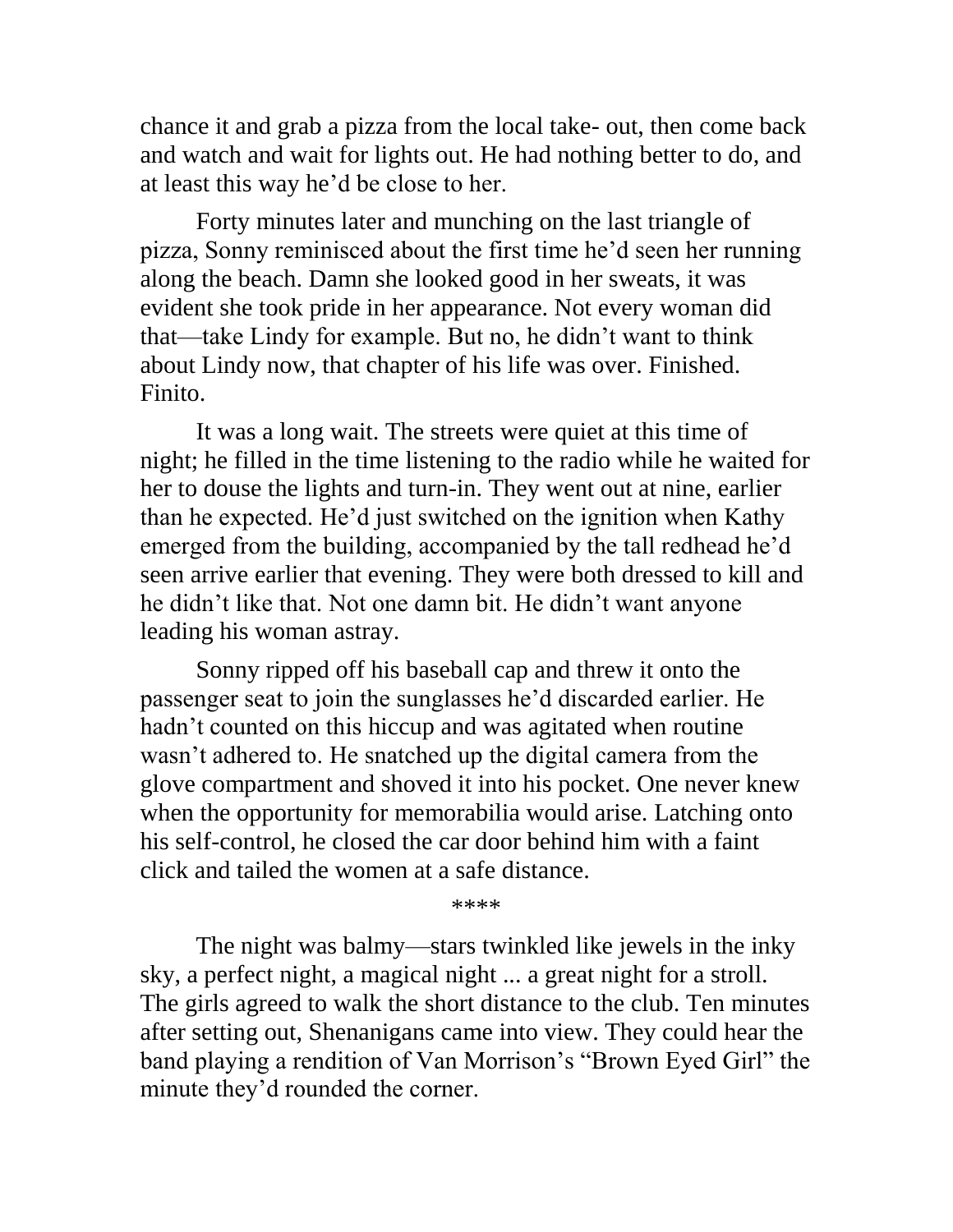It was still rather early, the place wouldn't start to fill up until later, so they had no trouble getting in—Liz was vivacious as she made small talk with the doorman, who was without a doubt quite taken with her charms. She had that effect on men; they fell like ten pins. Kathy had seen it many times before, but Liz was impervious to the impact her beguiling smile had on the opposite sex.

The music was a good deal louder inside. The band was belting out another dynamic tune that straight away put the pair into party mode as they looked around with interest for somewhere to sit. Although the lighting was dim, it wasn't so dark they couldn't see—the bar was well lit and cast a muted glow over the rest of the room.

A collection of tables and chairs were scattered on the floor. Some were occupied by couples, but most were taken up with same sex groups of three or more, who were out on the prowl, looking for love or just a good time.

Kathy and Liz skirted the dance floor, weaving a path toward the back of the room, where a number of tables stood vacant. They settled into their seats and ordered a margarita each from the attending waiter, and then Liz caught Kathy up on all the hometown gossip.

Liz's younger sister had become engaged and was planning a flashy wedding.

"You'll come back for that of course, the family will be crushed if you don't," Liz said, lifting her drink for a taste.

"Wow, that's fantastic news. Of course I'll be there." Kathy beamed. She hadn't realized Rachel's relationship was that serious and was over the moon for her. Then her face collapsed into a whimsical expression.

"Oh, p-lease." Liz groaned. "Trash that thought." "What thought?" "Don't play the innocent with me. I know you too well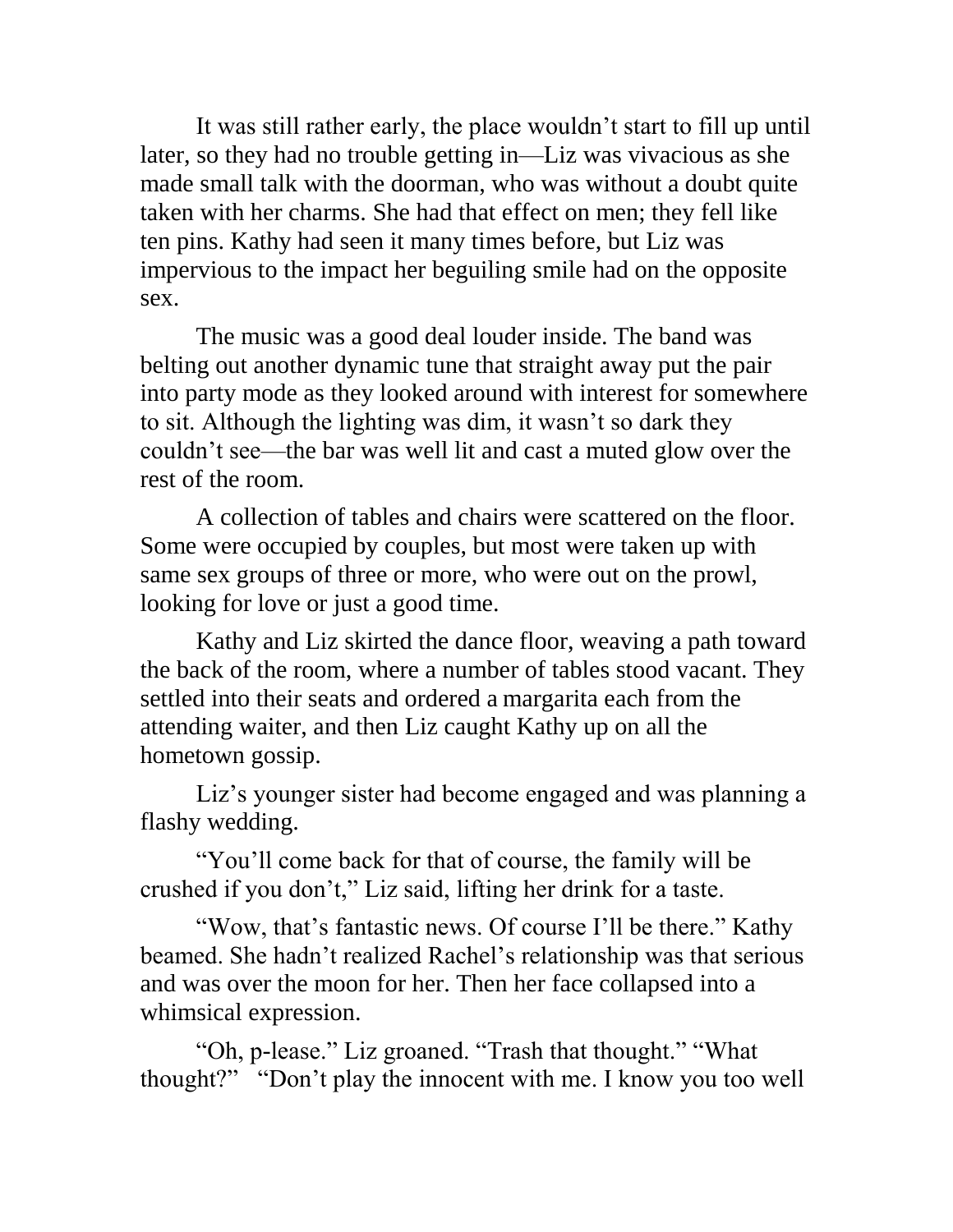and I know what you're thinking, so don't even try to deny it," Liz's tone held more than a hint of disgust.

Kathy squirmed. She wanted to be a modern woman, selfassured and sophisticated, but deep down; she guessed she was just an old fashioned girl at heart with old-fashioned values when it came to sex and marriage. Liz always teased her to join the twentyfirst century and rolled her eyes now as she dared her to contradict. "Okay, okay," she said, folding under her scrutiny. "I wish it was me marrying the man of my dreams. There, I've admitted it. I know I'm a freak, but I can't help it. I want to be a wife and mother more than anything, it's what I long for so sue me."

"Then don't just sit there whining, do something about it." "Like what?" "Like I said before, put yourself out there."

"Flirting doesn't come easy to me."

"Well at least stop scowling, you'll frighten off any potentials. Flash those pearly whites instead, so they at least know you're interested."

Kathy bared her teeth. "How's this?" "Be serious."

Kathy smiled prettily. "So, has Rachel set a date yet?"

"Nothing official, but she's hoping in six months. You know, Ian will be there too."

Kathy's eyes clouded— what Liz was about to say next was a no-brainer—and she sent her a warning glare that was promptly ignored.

"He still moons over you like a lovesick calf, it's pathetic. When he heard I was coming to visit, he made me promise to put in a good word for him and I'm a girl of my word so here goes." Liz took a breath. "He's a nice guy and he's keen on you. You could do a lot worse you know, he's loyal, hardworking..."

"Blah, blah, blah. Just because I want to get married doesn't mean I'd settle for any Tom, Dick, or Ian. There's no spark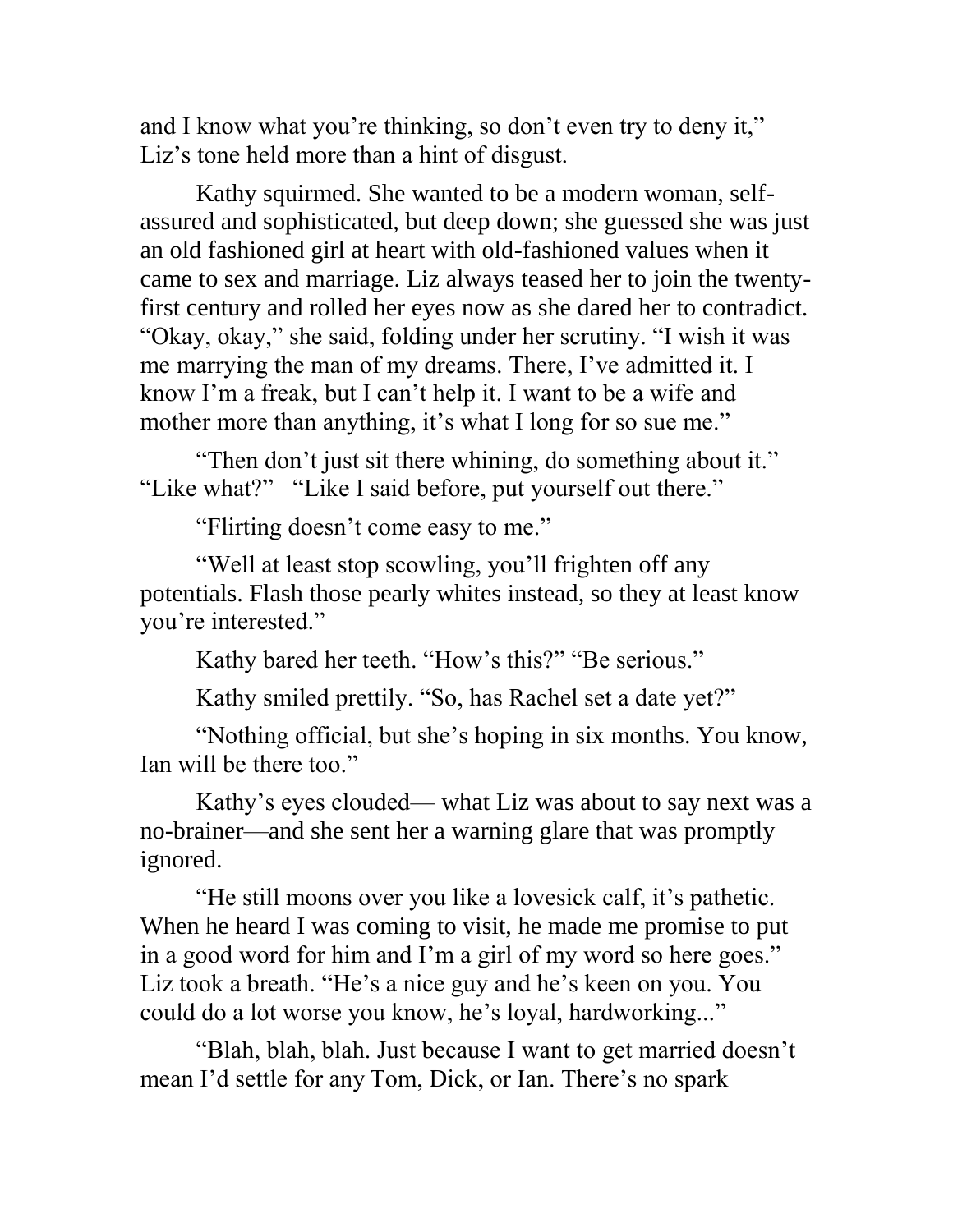between us. Never was really. I just wish he'd get the message. It's not like we were ever a hot item, more like a one sided affair. I know he's your friend, but to be frank, on the few occasions we did date, Ian was so pedantic it was starting to bug me. He'd obsess over every little thing, even his tie if it was off center. It was driving me crazy. And before I left town he got even weirder, following me around like a stray puppy. I'd look over my shoulder and hey presto, there he'd be. It was creepy." She finished with a shudder.

"Nonsense, Ian was in all probability just concerned and wanted things to be perfect... he truly is just a sweetie."

"Sweetie! Anal is more like it, but if you think he's so sweet you go out with him."

"Wake up Kathy, it's the twenty-first century and you're still looking for the fairytale ending. Well, let me tell you girl, the Prince Charming's of this world are long gone."

"Gosh, what a cynic you are, relax you're turning sour."

\*\*\*\*

Liz gave an inelegant snort and turned to signal the waiter. She ordered another round of drinks and gave the room the once over.

It was fast filling up.

A group of strapping males had just arrived and staked out a position by the bar. They were a wild bunch, young, handsome, and full of life, obviously with something to celebrate. Judging by their appearance, they were from the local Naval Base. Eight in all, and from the appreciative looks bestowed upon them by the female patrons, the guys were in for a good time.

Liz eyed them with interest. Indeed they were a handsome bunch, but young, not long out of their teens if she were any judge. Her eyes travelled further up the bar and rested on a lone, fairhaired pin-up boy propped up against the counter having a beer. As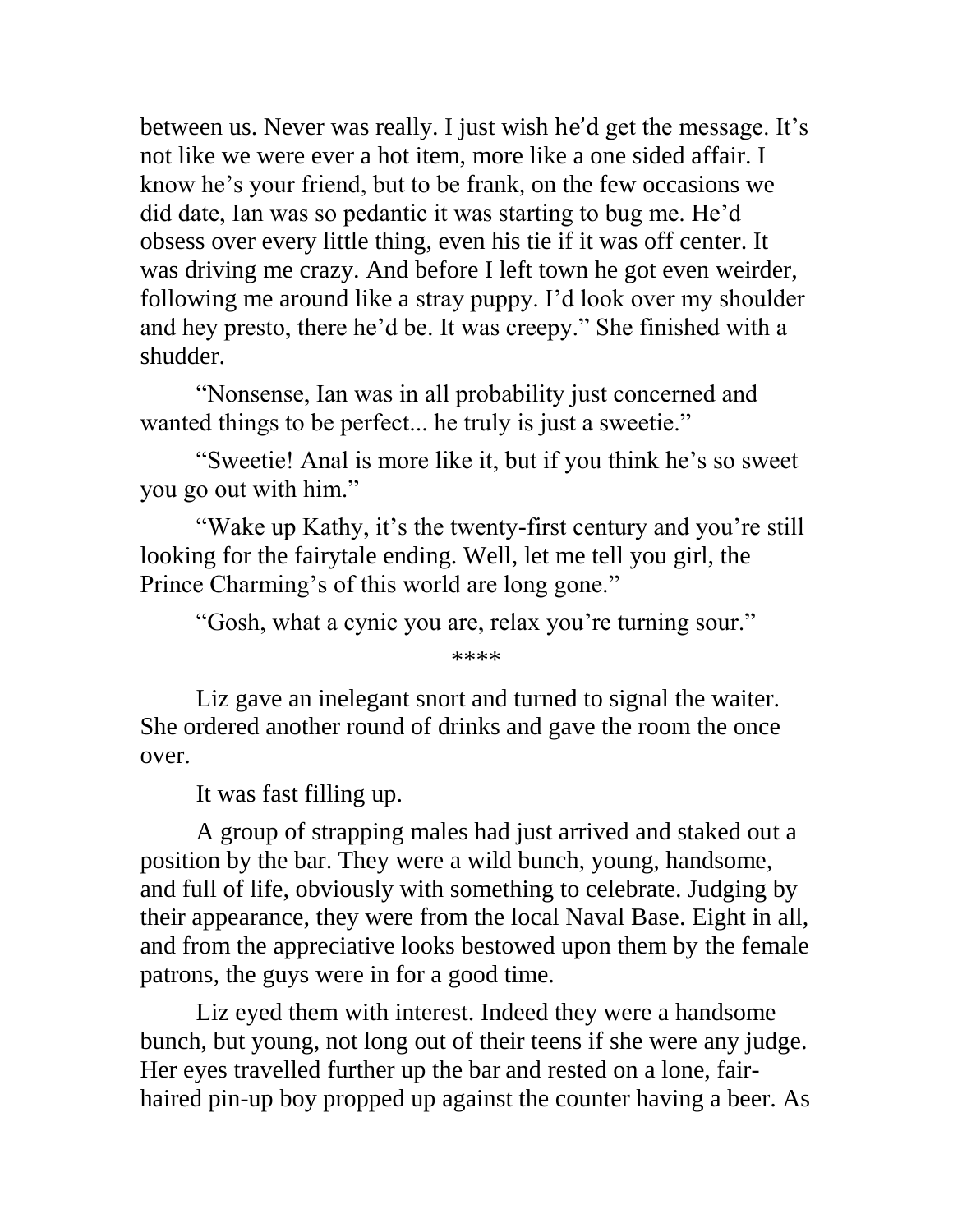she watched, three more guys sauntered in and joined him.

These four were in an entirely different league. Older, selfassured, a powerhouse of muscle, they looked positively lethal. Although less rowdy than the younger men, it was apparent from their camaraderie that both groups were acquainted.

Liz enjoyed an uninterrupted view and decided to taunt her friend. "See any potential husbands at the bar Kathy?" she joked nudging her. Not even in her wildest dreams did she think Kathy would be remotely interested in this crew.

\*\*\*\*

"Bite me," Kathy said, but intrigued swiveled to check out the guys. Although cute, she dismissed the first group as too young. "I teach first graders, I don't want to hang out with them as well." She laughed. Then her eye was captured by a tall darkhaired Adonis, older than the others and slightly removed from the group. He lounged with casual indifference against the bar in quiet conversation with three men more his own age.

Her heart skipped a beat.

Her chest constricted as if the oxygen had been squeezed from her lungs, making it difficult to breathe.

Kathy blatantly stared, sizing him up, oblivious to everything else. She guessed his age to be around thirty. He was tall, well over six feet with ebony hair and a hard, powerfully built frame. The body of a warrior with the face of a god. Dressed in denims and a black shirt, he oozed masculinity. One hundred percent home grown hunk— truly magnificent—she couldn't drag her eyes from him. It was as if she was a moth and he was the flame.

\*\*\*\*

Shane Jackson a.k.a. Ice leaned against the bar and sucked on a beer. The SEAL trainees were in fine form tonight. SEAL was the acronym for Sea, Air and Land and the SEALs had to be efficient in all disciplines, adept at reconnaissance to demolition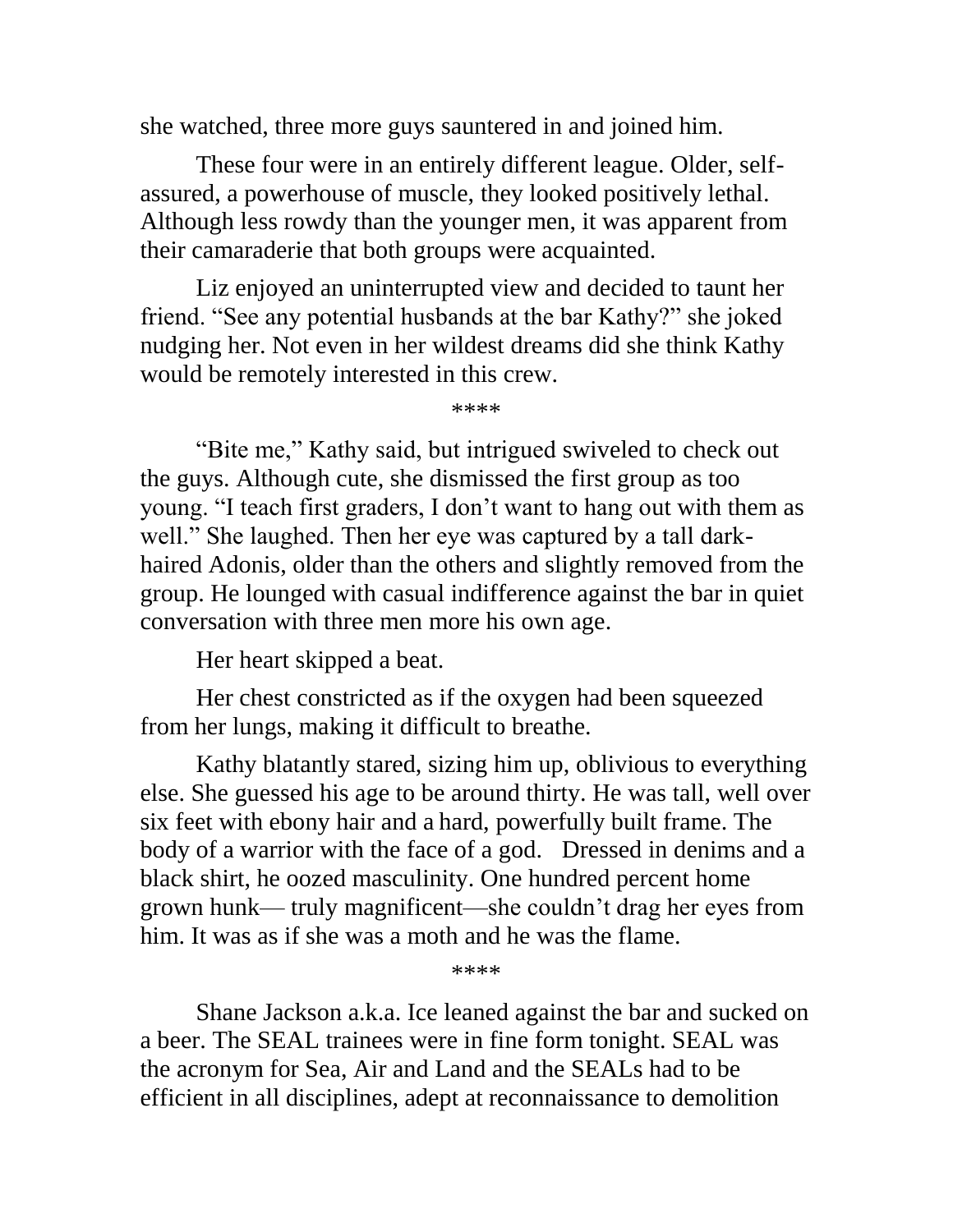and everything in between.

But tonight was all about fun. This was their first day off since Hell Week and that had been over weeks ago. Hell Week was exactly what the name implied. A punishing week where candidates survived on very little sleep and a truckload of adrenaline. A training session designed to divide and conquer and bring each man as close as possible to his physical and psychological breaking point. It wasn't the first time he'd been through it, but it was his first time as the trainer. He was in great shape though, prime physical condition, and easily rose to the challenges of his job. But tonight was liberty, and judging by the antics going on around him, the trainees were hell bent on making the most of it.

He watched with amusement as a group of young women celebrating a bachelorette's party flirted outrageously with the trainees, and the guys being guys, were lapping it up. Some of the girls were taking photos and flashes were going off like fireworks as one of the trainees and the bride-to-be entertained the crowd with their own rendition of dirty dancing.

Not to be outdone, two more of their group escorted a blonde and a brunette onto the dance floor and initiated some steamy moves of their own. Yeah, the place was heating up, and it didn't take much encouragement for the rest of the trainees to join in the fun. From the smoldering looks and heat being generated on the dance floor, some of the guys were going to get lucky tonight.

Observing the young men, Ice could empathize, clearly remembering experiencing the same hype when he and Frosty were trainees. God, there were days back then when he thought he'd never make it through.

He glanced across at the tall, blond-haired, blue-eyed man beside him and smiled. Patrick Frost, or Frosty to the team, was the only married man among them. A man utterly content with his life and it showed. His best buddy, confidante, and family, ever since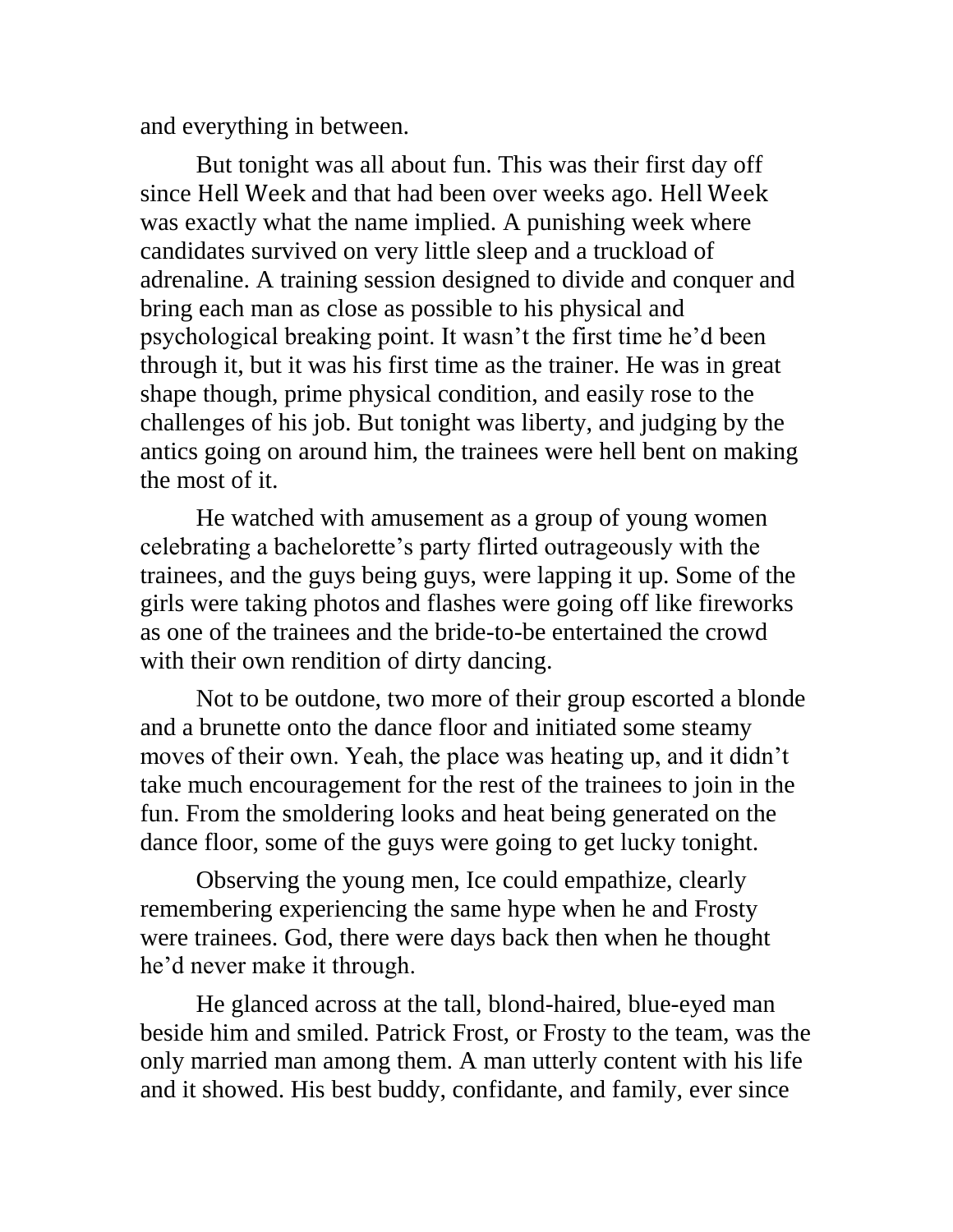they'd met at SEAL training all those years ago. He recalled it had been a tough time, but with each other's support, they had made it through. The following years and some dangerous missions together had reinforced just how steadfast and reliable Frosty was. Yes, he was a good man to have on his side.

Then there was B. Michael Brannigan, better known as Hawk, propped up against the bar, radar on girl alert, cruising the boundaries and taking in the scenery. Next to him was Zach Buchanan, likeable, easygoing, and rakishly handsome, but an unknown commodity. Ice believed the persona Zach presented to the world was just a veneer that masked the real man underneath. He talked a lot but revealed little and played his cards close to his chest. A computer wizard to boot, the man was smart and careful. His nerves of steel and Hollywood smile allowed him to excel at two things—dismantling bombs and impressing women.

The job never fazed or flustered him, as cool as anyone Ice had ever worked with. Yes, he was cool all right, except of course when it came to the ladies. He had a real knack with women. He only had to crook his little finger and they'd be there in a heartbeat, from the cutesy teens to the grandmotherly types, every last one of them, all eager to do his bidding. Yeah, a real big bad Wolf was Zach Buchanan.

Ice turned and addressed him, "Hey Wolf, I thought you had somewhere else to be tonight?"

"Plans fell through," he grumped. "Yeah, and this is as good a place as any to get laid," Hawk chimed in. Hawk's mind was never above his navel for long. As Ice shook his head and smiled, the hairs on the back of his neck bristled, making him instantly alert. His instincts told him he was being watched. Like a predator, he scanned the room searching for the cause of his unease.

He shifted his head and like a bolt from the blue, the culprit entered his vision. Even in the dim light he could see the prettiest pair of doe eyes staring straight at him, and his attraction was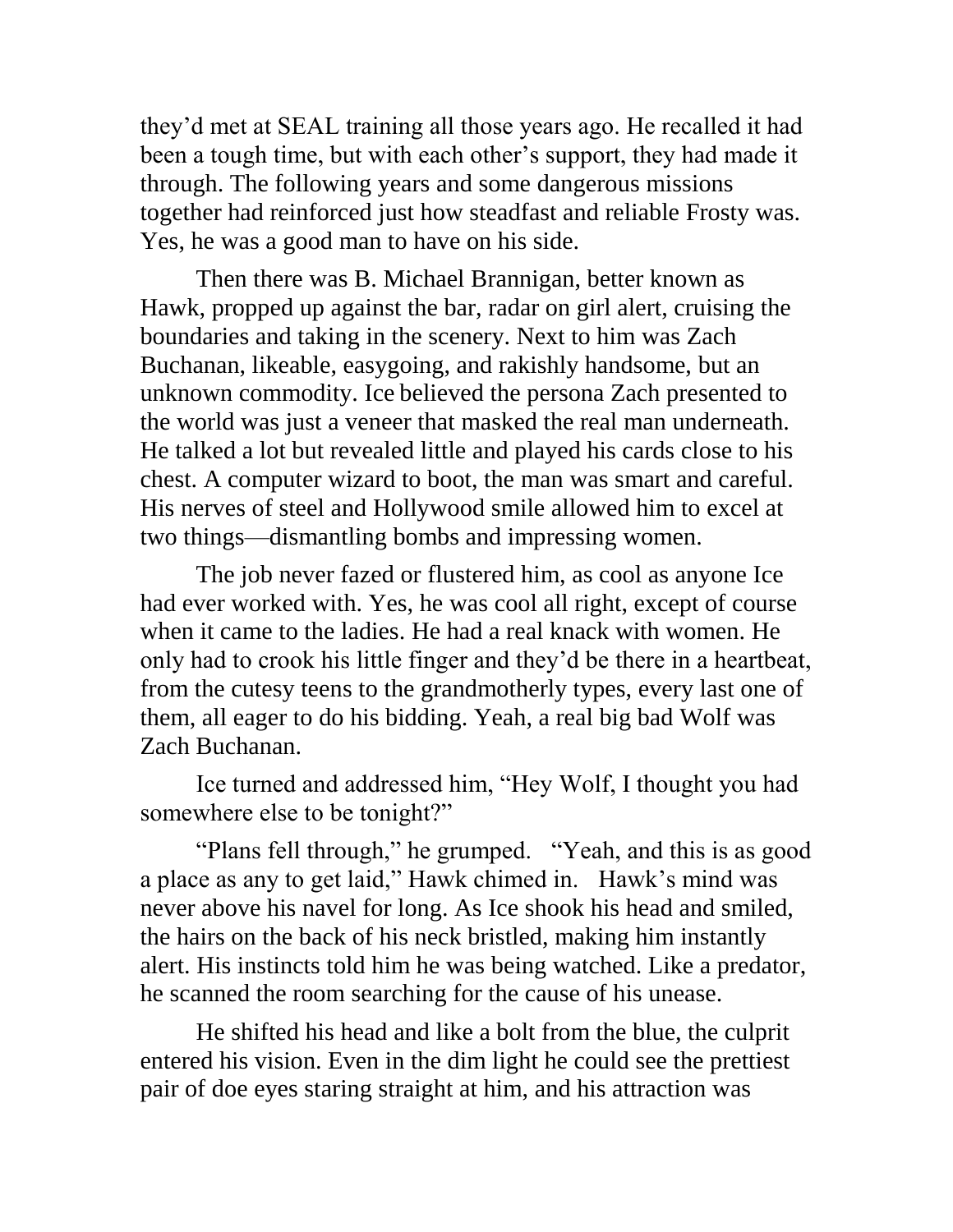instant.

Captivated, he held her gaze, ignoring the conversation around him.

"Forget it Ice, she's too pure for you." Wolf laughed and slapped him on the back.

"Fuck off," he snapped, more aggressive than he'd intended, his attention still riveted on Doe Eyes.

"Ho, ho, ho, the old man's smitten." Hawk chuckled and rested his elbow on the bar.

Frosty took a swig of beer and sidled up next to Hawk. "Who's he scoping?" he queried, craning his neck to see the source of Ice's attraction.

"Hot Tits, at the back of the room," Hawk supplied, tilting his head in her direction.

"Yeah, she's a cutie, worth a try," Frosty acknowledged. "And if I'm not mistaken Ice, she's scoping you too."

Ice ignored their banter. His focus unwavering, his eyes clashed with hers. She really was something else, a hot little number who brazenly ogled him back, her eyes beckoned with a not-so-subtle invitation and damn if he wasn't going to take her up on it. But not before he finished his beer.

Ice swallowed the last mouthful and placed his empty on the bar, but before he could take a step, his plans collapsed like a house of cards in a breeze. Two young men had beaten him to the draw.

Hawk slapped him on the back and commiserated, "Too slow old man, better luck next time."

"Plenty more to choose from," he replied with careless abandon, though he was feeling mighty pissed.

It wasn't like he ever had trouble hooking up, but Doe Eyes was the only one who had captured his interest in the last five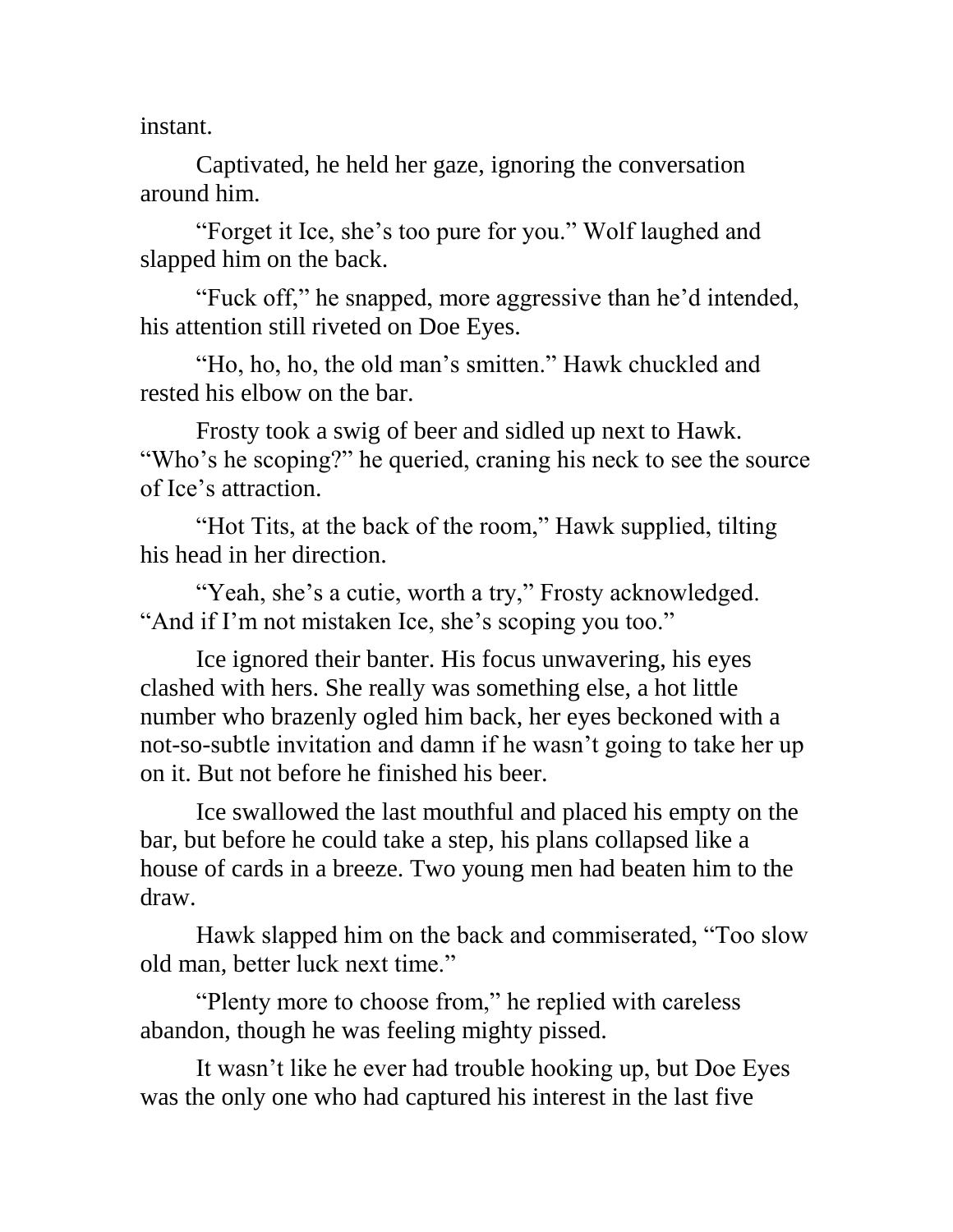months and he'd wanted her bad.

\*\*\*\*

Kathy watched Adonis turn his head and their eyes collided across the distance.

Caught.

It was one of those moments that stayed in your mind forever, but in actuality it couldn't have lasted more than a minute. Telltale heat burned up her neck until her cheeks flamed. She lowered her eyes, but the urge to follow Liz's advice was overwhelming. She gave into the temptation and gifted him with a smile.

It was spellbinding. Inexplicably drawn by the imposing dangerous force that seemed to emanate from him, it was as if she knew he'd be trouble but now that she'd stepped onto this treadmill, she was powerless to resist.

Kathy read the intention in his eyes. Apprehensive but thrilled at the prospect, her heart hammered in anticipation.

He was going to come over. She knew it. She could feel it.

She picked up her glass and downed the margarita for courage.

"I think we're about to be approached," Liz calmly announced. Kathy grinned, but the smile slid off her face when she realized it was the two young blond guys from the adjacent table Liz meant.

"Hey ladies, mind if we join you?"

Before she had time to protest, Liz invited them to sit. Kathy could have screamed.

She had to make a concerted effort to listen as they explained they were both college students over to spend a weekend by the beach. They were friendly enough and she tried to act interested, but it was Adonis at the bar that held her attention.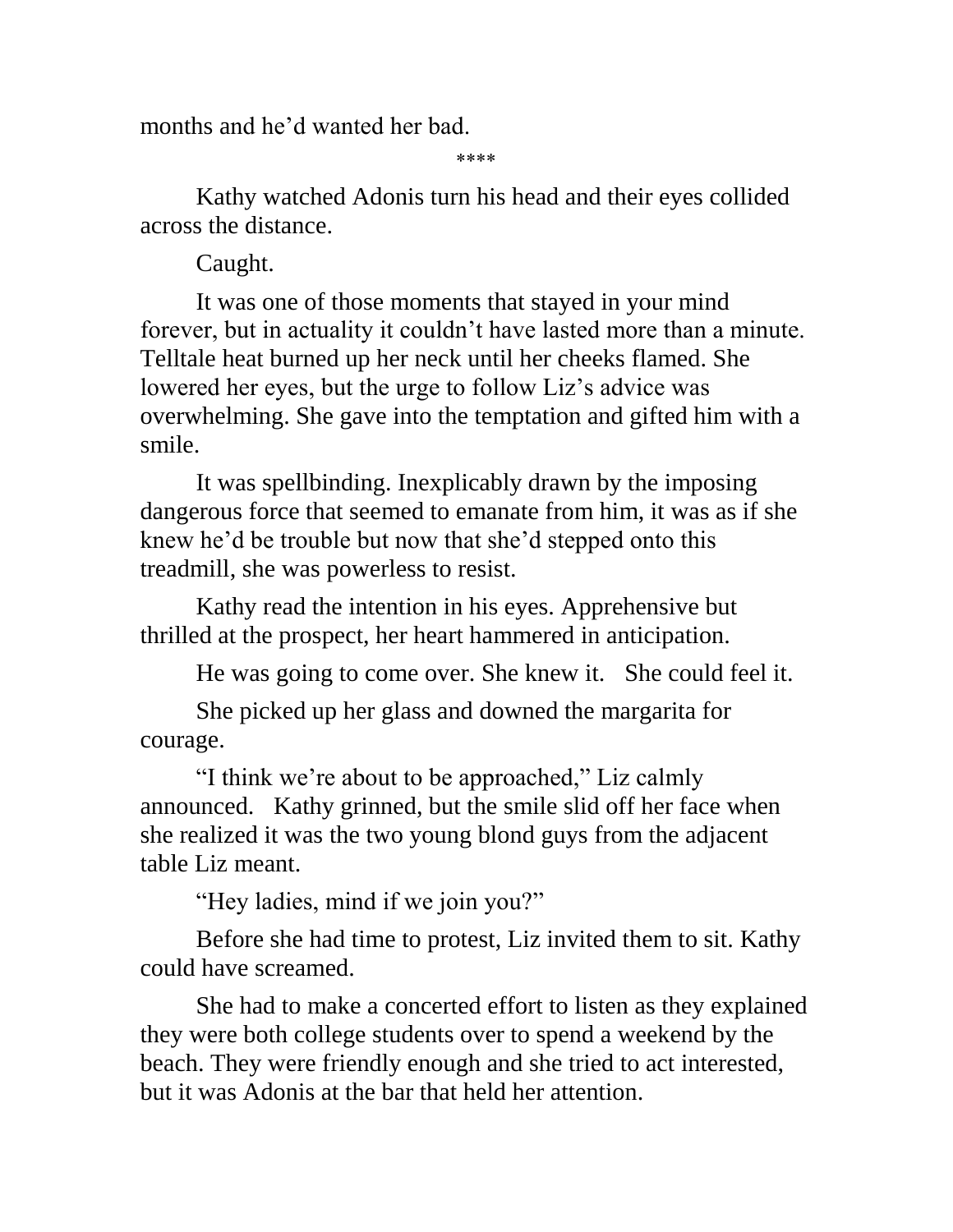The two blonds were stereotypically handsome. Gym junkies with brightly whitened teeth and solarium tans, eye candy but shallow. Their main topic of conversation—themselves. Boring.

To her credit, Liz tried to steer the talk to other topics, but it was an uphill battle and she gave up. Kathy smiled and nodded in all the right places. Liz wasn't listening though—her mind was wedged on Adonis. The urge to turn in his direction was overwhelming and she surrendered to the temptation.

He was still staring. The corners of her mouth tilted upward again, but as they did he turned away and ordered another drink. It seemed the attraction was only one-sided after all. Her face almost crumpled, her disappointment was tangible.

"How about a dance?" One of the guys asked. "Good idea," Liz replied.

Kathy perked up. She'd had enough of listening to their prattle, so didn't object when Liz hauled her to her feet.

The foursome wove their way through the crowd of dancers crammed onto the inadequate floor space until they found a gap. Kathy swayed in time to the beat, but it took a whole lot of concentration and willpower to stay focused on what her partner was saying—visuals of Adonis still cluttered her mind, despite his disinterest.

When the band struck up a romantic number, Kathy's partner Blondie pulled her into his arms and began moving against her suggestively. Roving hands groped her butt. Annoyed she knocked them away and stepped backward, glaring until he got the message.

For the next few songs he behaved and they settled into spasmodic conversation. Then the band played "Unchained Melody." Blondie closed the gap. One hand gripped her waist the other splayed her derriere forcing her hips hard up against his groin. His mouth dropped to her neck, his moist lips against her skin and alcoholic breath in her face was nauseating. She placed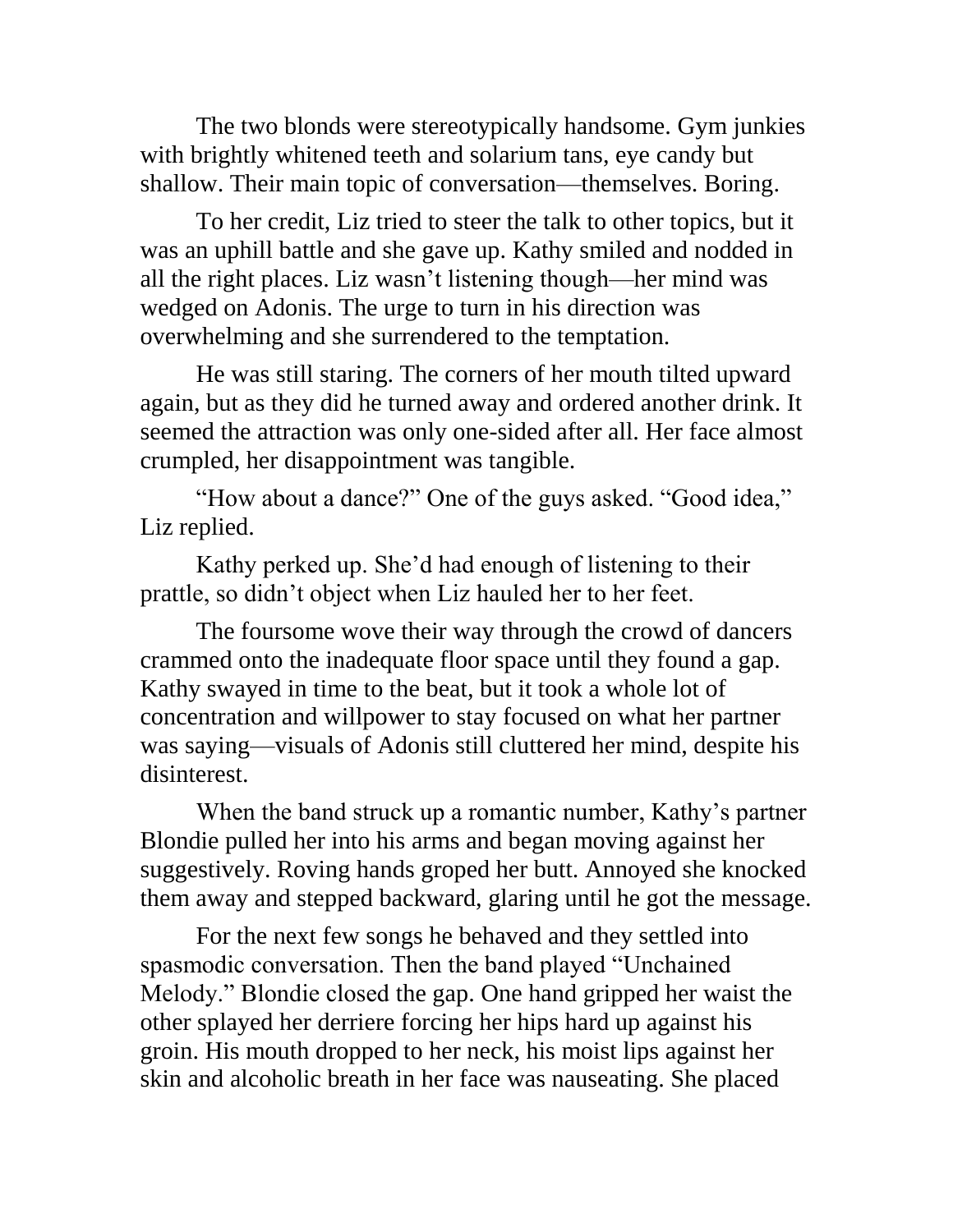her palms against his pecs and pushed firmly.

\*\*\*\*

Ice fumed in silence and berated himself for missing his chance. More often than not, he wouldn't give a rat's, but Doe Eyes had made an impression and he wanted to kick his own ass for hesitating. He wasn't a masochist, but those two were leaving nothing to his imagination as they cavorted and writhed together in slow motion on the dance floor.

Time to split.

Downing his beer in one swallow and without another word, Ice headed for the exit. He made the mistake of shooting a final glance in her direction and wished he hadn't. The lucky son of a bitch had her fanny in a firm grip, kneading those tight ass cheeks and rotating his hips against hers, doing the vertical version of the horizontal rumba right there on the dance floor for all to see. Ice uttered an expletive and marched through the crowded club, out into the temperate night air.

\*\*\*\*

"Quit groping me." Kathy hissed, her low tones masking her annoyance.

"Come on doll face, you know you want it, I can feel it."

The temerity of the guy had her seething. "You are so wrong. I don't want it. You can't feel it, in fact, I'm out of here." She wrenched away and stormed off, leaving her partner standing mouth agape and alone on the dance floor.

"You'll be sorry." His petulant cry carried on the air after her.

Kathy ignored the childish threat. The only reason she had to be sorry was because by dancing with him, she'd missed her chance with Adonis.

Enough was enough.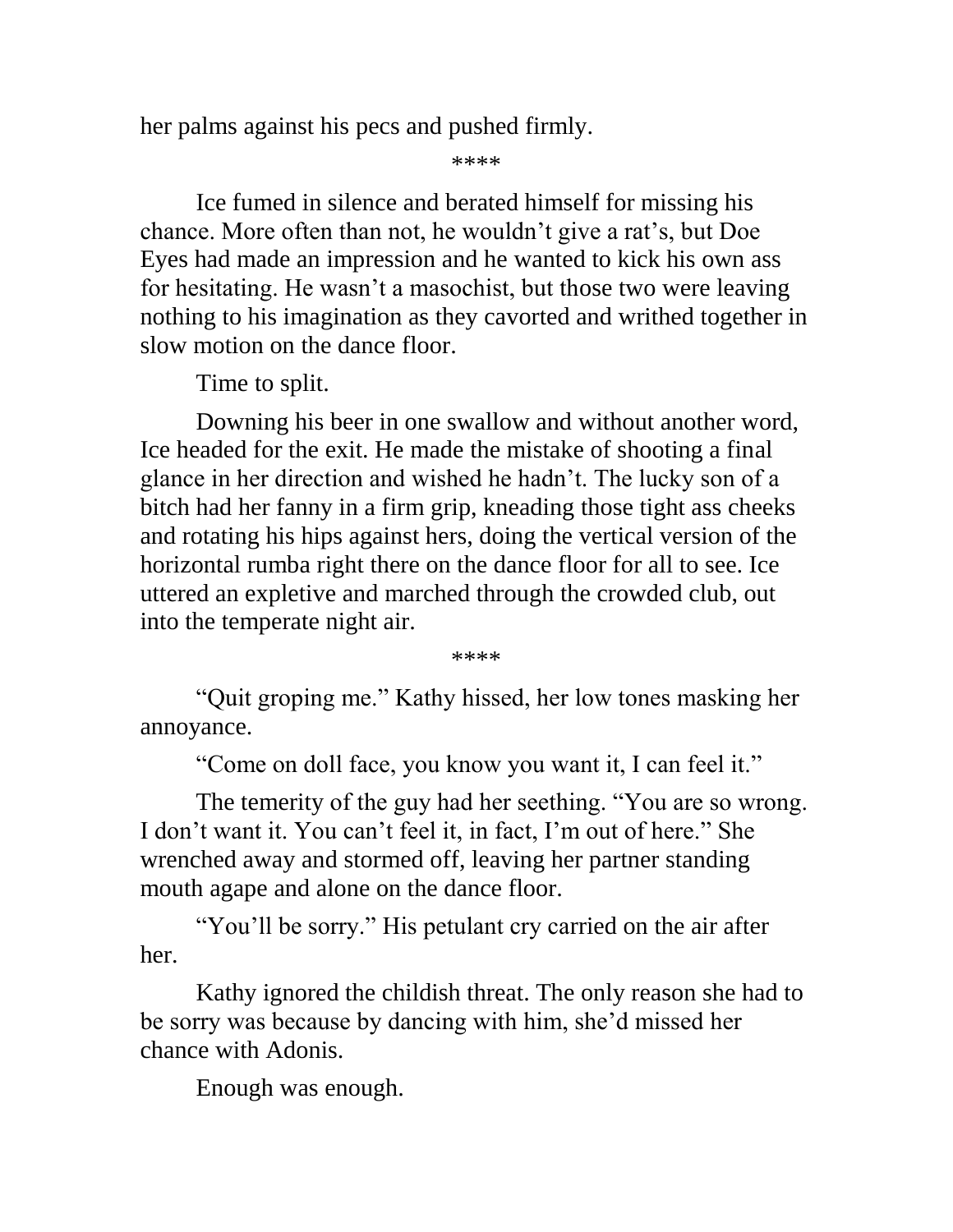Scanning the floor she spotted Liz among the dancers right away and threaded a path toward her.

"I think it's time to leave." She touched her friend's shoulder.

Liz tapped her ear with her index finger. Kathy interpreted the gesture and pointed to her wristwatch, then the exit. Liz nodded her understanding and leaning toward her partner shouted, "Thanks for the evening, it's been fun, but I'm going now."

The boy's reaction was quick and he caught her arm just as the band switched to a ballad. "Not yet sweetheart, it's still early," he cajoled.

Kathy was standing close enough to hear their words over the lull in the music and she felt bad. He was right of course, it was still early, not yet eleven in fact. Kathy gave him a commiserating shrug as she led the way off the dance floor.

The girls collected their handbags and made for the exit. Kathy though, couldn't resist a final peep along the bar. Her eyes raked the group, but Adonis was not standing among them. The smile slipped from her face and her disappointment swelled. It was unreasonable; she hadn't even exchanged a single word with the guy. One of his buddies though winked at her, she lifted her chin and her lips curved upward, he returned the smile and raised his beer in mock salute as she sailed by.

Once outside, Liz declared, "Those college boys were keen."

"Yeah, you got that right. They must have thought they were on to a sure thing with older more sophisticated women of the world like us." Kathy chuckled, tongue in cheek as the two girls linked arms.

The night for Kathy had been fun despite the wandering hands, like old times, and she was grateful that Liz had come to visit. It had brightened her up no end, and they were giggling like a pair of light-hearted teenagers as they strolled the three blocks home.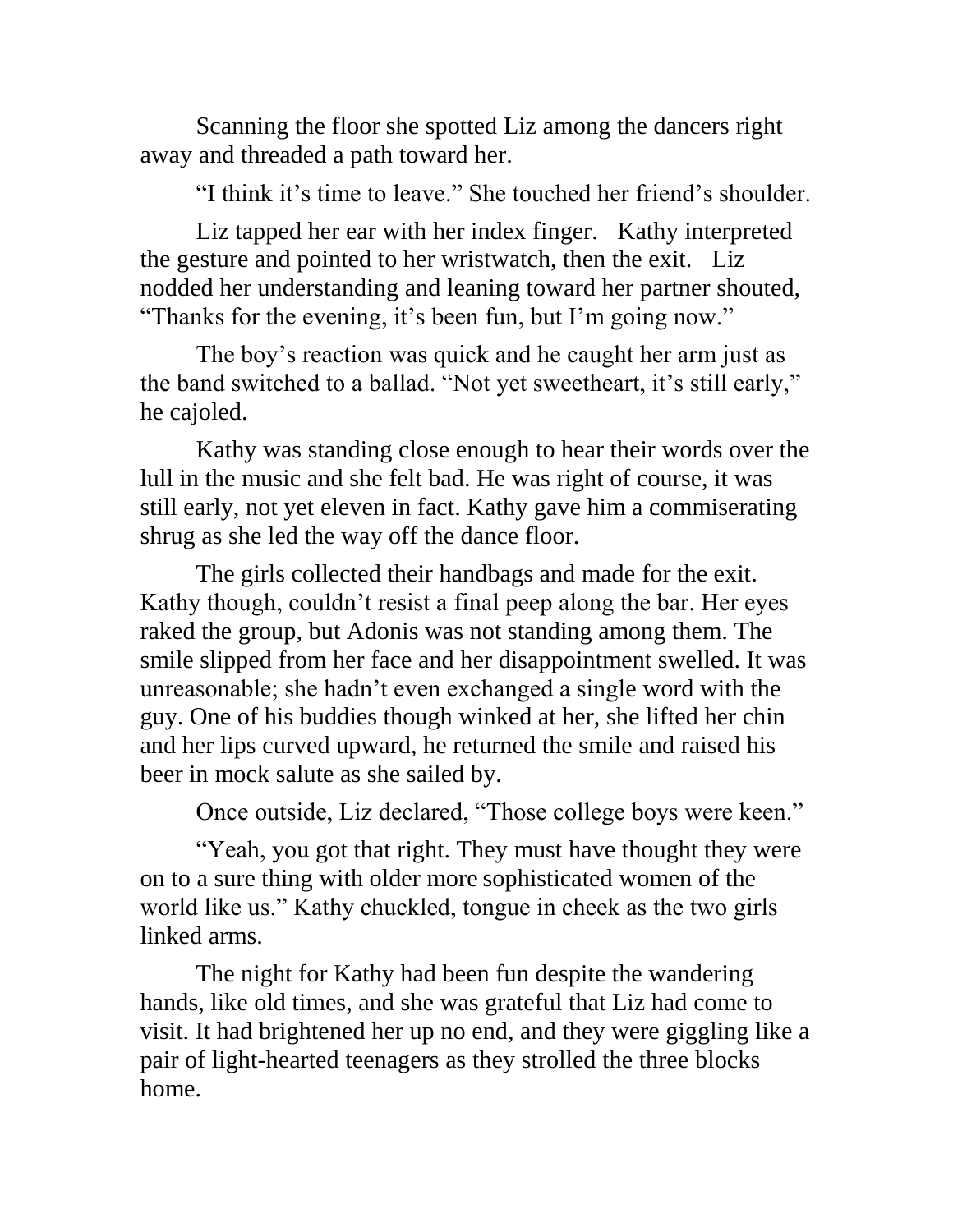"What was that?" Liz asked, stopping by the park and turning toward the bushes.

"What was what?

"That."

Kathy heard it then too, a kind of muffled whimpering. Liz parted the bushes revealing a lumpy moving hessian sack tied with a rope. "Be careful," Kathy cautioned as Liz unknotted the cord, but her concern was unwarranted as out wiggled a tiny puppy.

"Poor baby." Liz scooped the little ball of fluff into her arms.

"Who would do such a cruel thing?" Kathy gasped.

"There's a lot of sick puppies out there, pardon the pun." The puppy gave a little bark and licked Liz's face. "I'll bet you're hungry aren't you, Cindy? Let's get you home and fix you something to eat."

"Cindy? Home? We can't take her home—my lease has a strict no animals clause."

"Here then, heartless." Liz shoved the puppy into her hands. "You put her back in the sack."

Liz waited—her expression smug while Kathy fought an internal war. "Okay, all right, I give up." She threw up her hands. "But just for the night, tomorrow we find her somewhere else to stay."

"She's not really a grouch Cindy." Liz smirked tickling the puppy behind the ears. "She just has a problem with breaking the rules."

\*\*\*\*

Sonny followed the girls at a discreet distance inordinately pleased with the night's events. On arrival at the club he'd hung back, obscured in the shadows cast by the surrounding buildings while the redheaded bitch made eyes at the doorman. He was proud of his girl though, she didn't interact, just watched and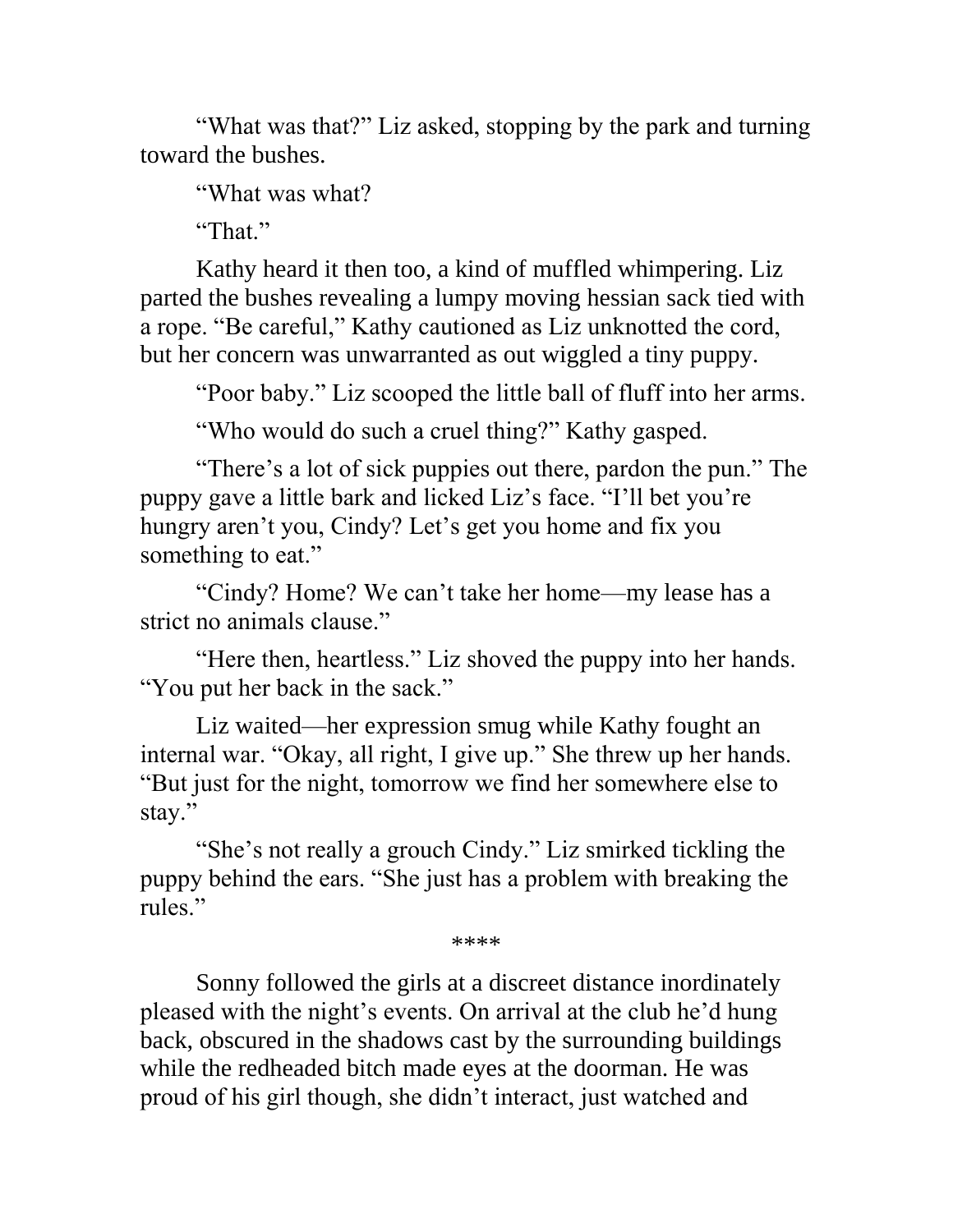waited patiently until they'd finished, not at all interested in engaging in idle flirtations.

When they'd gone inside he'd followed and taken up a discreet position on the opposite side of the room, content to watch and photograph her unobserved and marvel at her beauty.

When that clown started pawing her on the dance floor, he'd almost flown at him in a rage, but she'd acted true to form and sorted him out quick smart. She was pure, he just knew it. Pure as twenty-four carat gold and she had a kind heart, just look how she'd treated the stray. Yes, his woman was one fine lady, and he could hardly wait until she shared his bed.

\*\*\*\*

Ice's head filled with fantasies of Doe Eyes as he walked home in the dark. He hadn't had a woman in far too long, that had to be the explanation as to why he was so hot under the collar for this piece of tail.

Damn filthy luck he'd missed his chance, he chided himself as he scaled the stairs to his apartment and let himself in. Too dogtired to be bothered with lights, he headed straight for the bedroom. The street lighting from the open window was more than ample to see by.

After toeing off his boots he stripped, discarded jeans, shirt, and socks in one untidy pile, crossed to the window and drew the curtains, instantly darkening the bedroom. The air was still warm from the heat of the day, too warm for a blanket he decided shoving it to the foot of the bed as he crawled naked between the sheets, but sleep eluded him.

The debriefing scheduled for tomorrow should have been what occupied his thoughts, but instead he kept mentally humping the hottie from Shenanigans, his imagination in overdrive as he envisaged what it would be like to have her snuggled up butt naked in his bed for a week.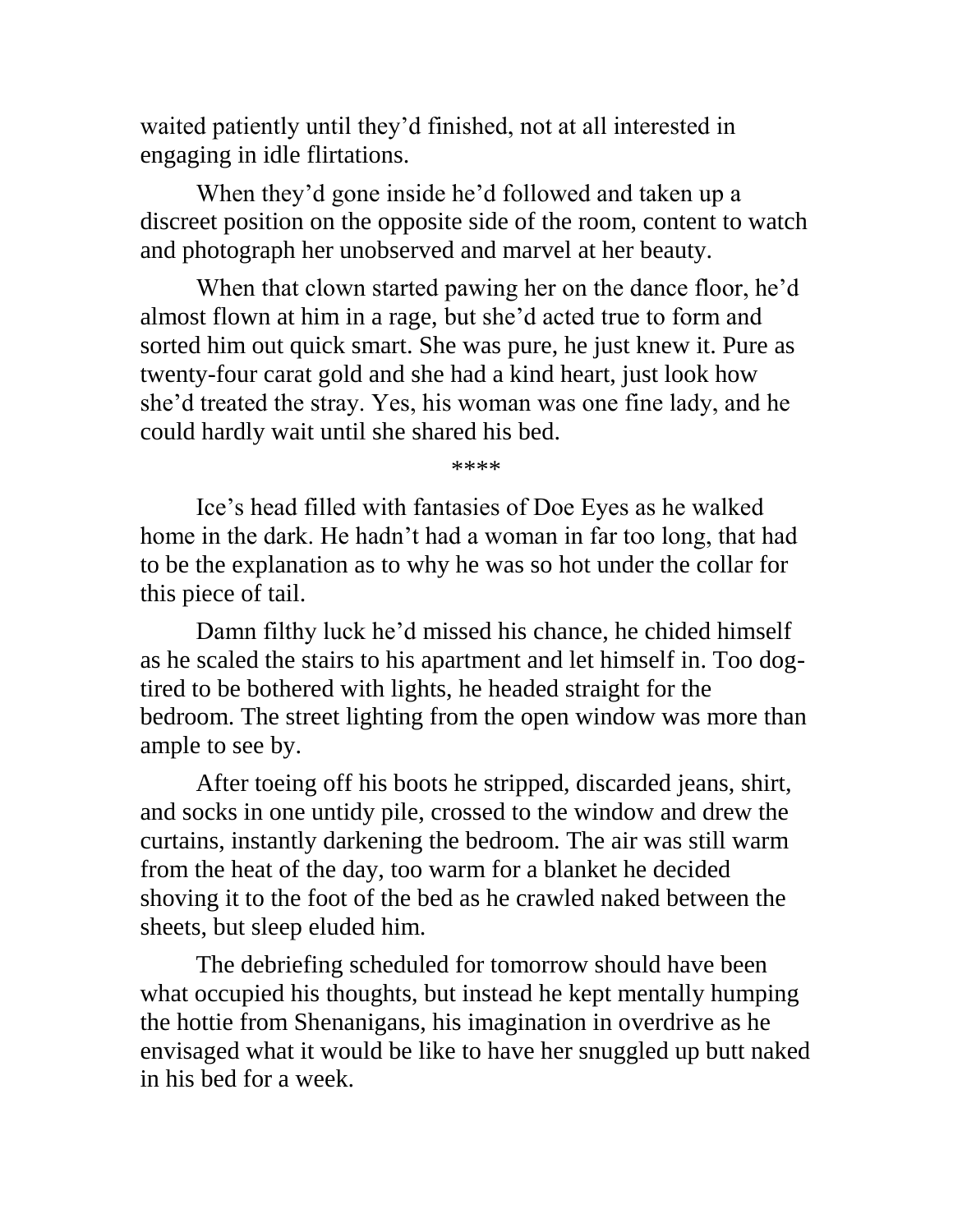She was a honey. No question about that.

Her chestnut hair curled in flippant wisps around her face. He liked the way the back was twisted up and held there by some sparkly contraption that twinkled under the lights showcasing her exquisite neck. She was a sexy wench. And her breasts were amazing as they rose and fell, threatening to burst right through that flimsy top she was wearing.

Teasing.

Taunting.

Tantalizing.

His mind was a swamp. The ribald images were so vivid it was like watching his own private porn flick.

When their eyes met and locked, the atmosphere had charged with desire unleashed. Sexual tension crackled through the airwaves, and her sultry glances confirmed she'd felt the connection as well.

Why had he waited so damn long to make his move? Of course a sex kitten like her would have guys lining up, those two young bucks had moved in like a shot.

He thickened with lust as he fantasized about her soft pliant body lying naked beneath his. She had bewitched him. It was an alien feeling, all the more strange because even as a young man with a raging libido he'd always held himself in check, rarely fantasized.

No way was he going to get any sleep in this condition. What he needed was a cold shower to take the edge off. Ice threw back the covers in disgust, stomped into the bathroom and turned on the jets.

Under the spray he thought about the past. He had gone to great lengths all his adult life to avoid close relationships. Except for the time he'd dated Janine. Twenty-three years old with stars in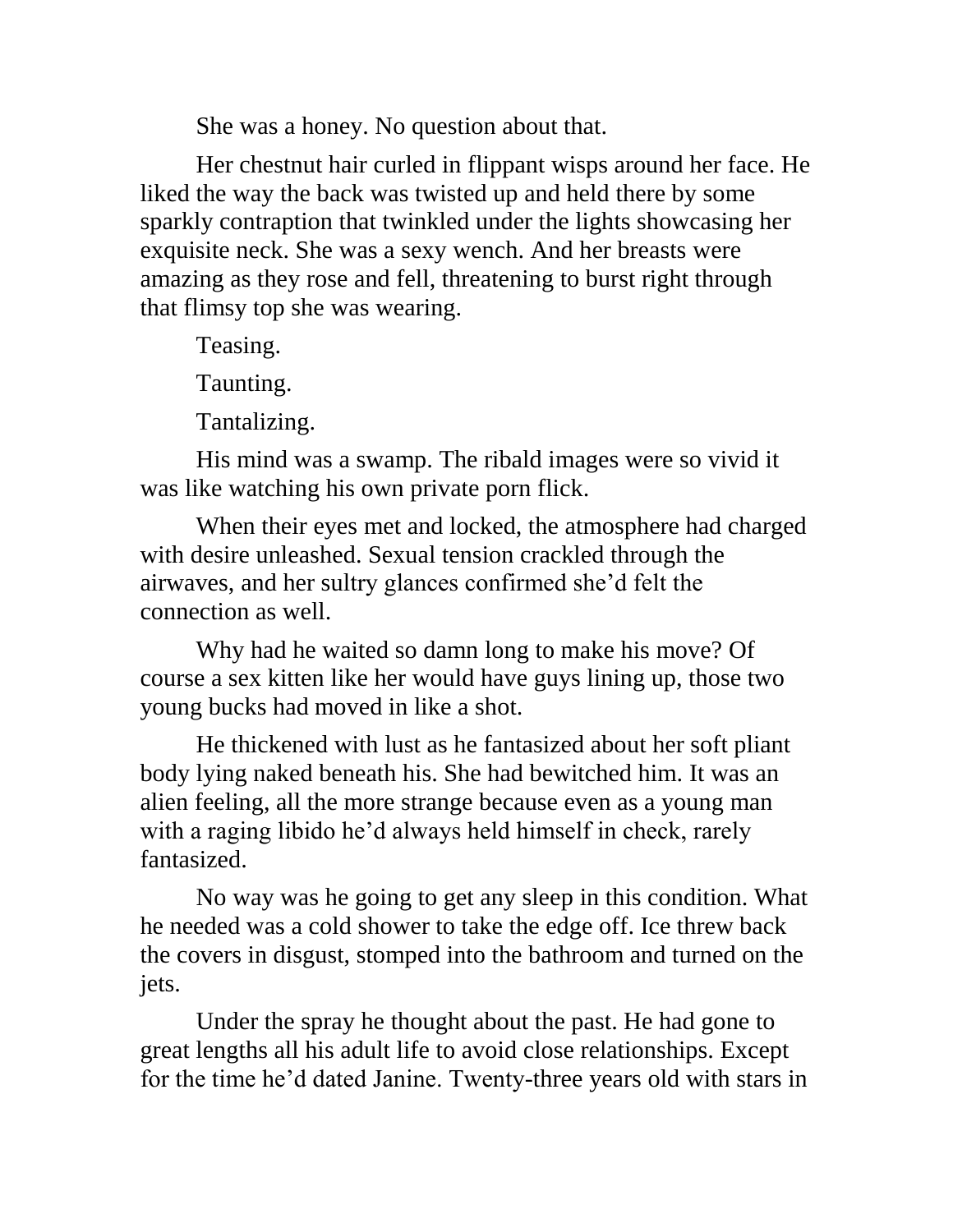his eyes, he thought she'd been the real deal. That is until he'd hopped an early flight one winter's night and lobbed in unexpected at two in the morning.

He'd had no idea, not even an inkling. It had come from left field and hit him like a freight train, and just like that two years of his life evaporated like the morning mist. What made it harder was that he knew the guy, called him friend. Ha, weasel was more like it. In hindsight though the jerk had done him a favor, as it turned out the weasel wasn't the only dude banging Janine while he was away. It knocked him off kilter at the time, but now he struggled to even remember her face.

No more emotional entanglements or long-term commitments, experience had taught him they just weren't worth the hassle. His sex life these days consisted of romps with women who knew the score and were only looking for a good time. Predators, much like himself and that suited him fine. He was happy to oblige.

Of course, they weren't all one-night stands. There had been a couple of women he dated on and off on a semi-regular basis, but they never amounted to anything for either of them, and when he called it quits, no hearts were broken, no tears were shed.

He was a loner and that's how he liked it. He'd resigned himself to that fact years ago, but when Janine came along he thought his luck had changed; it hadn't. Now he was committed to the Navy, work was his life and marriage was not in his vocabulary. If he wanted family, he'd go to Frosty's and borrow his.

Back in bed refreshed from the shower and his ardor temporarily cooled, Ice tried to push all thoughts of Doe Eyes aside. It was easier said than done. She kept slipping back into his mind uninvited, but thinking about her was pointless. He redoubled his effort to clear his head in order to sleep, but it was proving damn near impossible.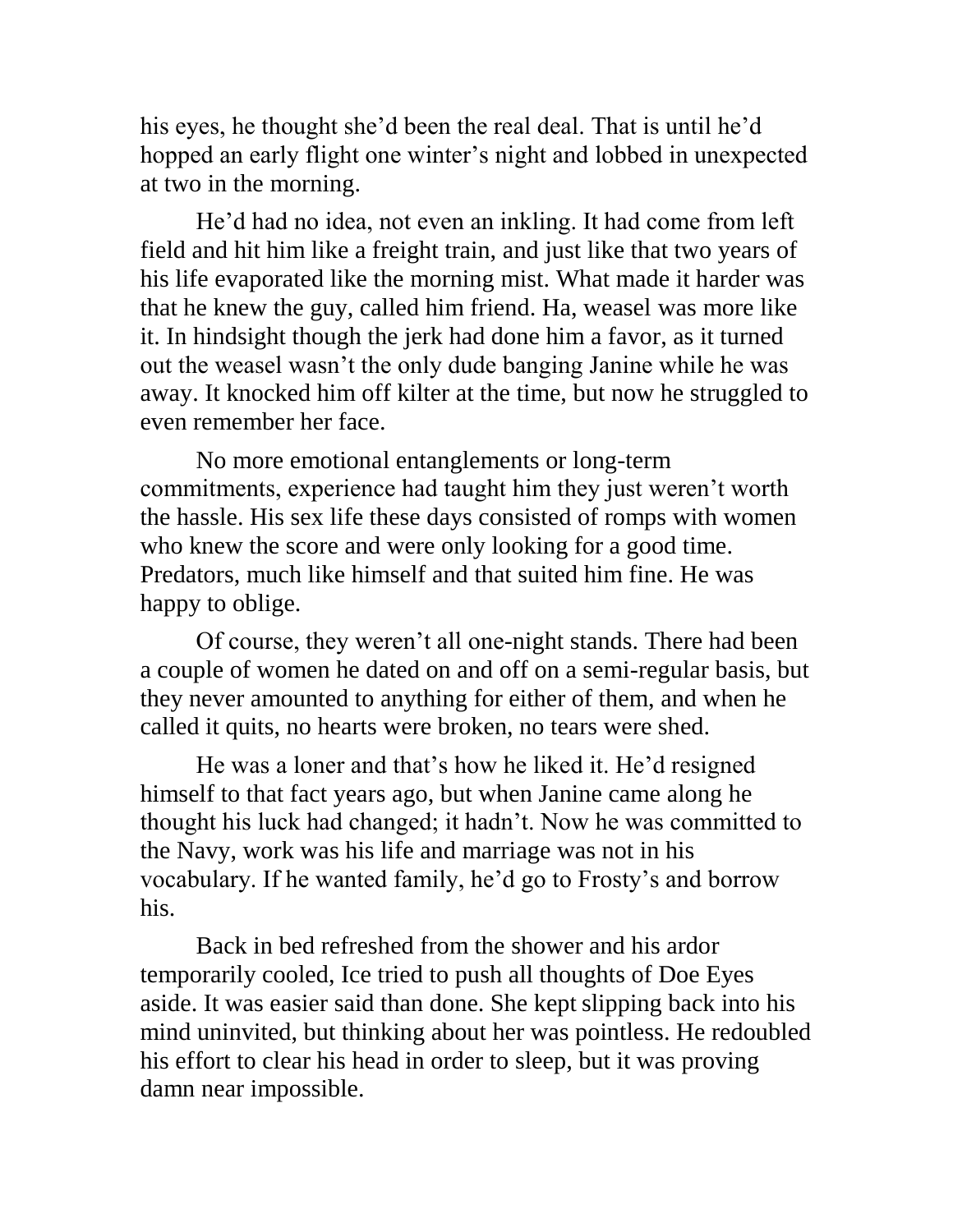Hell, he thought he'd had her, would have taken bets on it, but in his arrogance had waited so had missed his chance. His eyes tracked her every movement though and under the ultraviolet lighting, her tight white pants left nothing to the imagination. He had no problem defining her curvy ass through the thin fabric and what a great ass it was too, she was either butt naked underneath or at the very most wearing a thong. Yeah, he'd sure been on a winner with that one but damn it, he'd fucked up and so junior no doubt was sampling her honey pot right now while he was alone in bed with his dick in his hand. Fuck life was cruel.

Rolling from side to side in his king sized bed, Ice tossed and turned restlessly. It was in the small hours that he finally dozed off, but it wasn't for long. A little over an hour later he was rudely jolted awake.

He cocked his head and listened, trying to identify the noise. High pitched squealing came through the bedroom wall.

Ice dived out of bed and snatched up his jeans, wondering what the hell was going on in that apartment, but in his haste to dress, tripped and cracked his forehead on the nightstand. He swore a blue streak and hauling himself to his feet made for the door, and then skidded to a halt as realization hit him like a ton of bricks. It was a damn dog.

A damn dog that had no business being in an apartment block that strictly prohibited animals. What in the name of Zeus was that scatterbrained woman thinking?

Although Ice had never clapped eyes on his neighbor, he knew she was a woman, he'd seen her name on the mailbox. Miss Bellamy. He could just picture her too. A prissy-assed spinster with nothing better to do than break rules and annoy her neighbors.

Pissed off but satisfied no one was in danger; he stripped and with a don't care attitude, tossed his jeans over a chair and crawled back into bed for a few more hours of shut-eye. That soon proved impossible.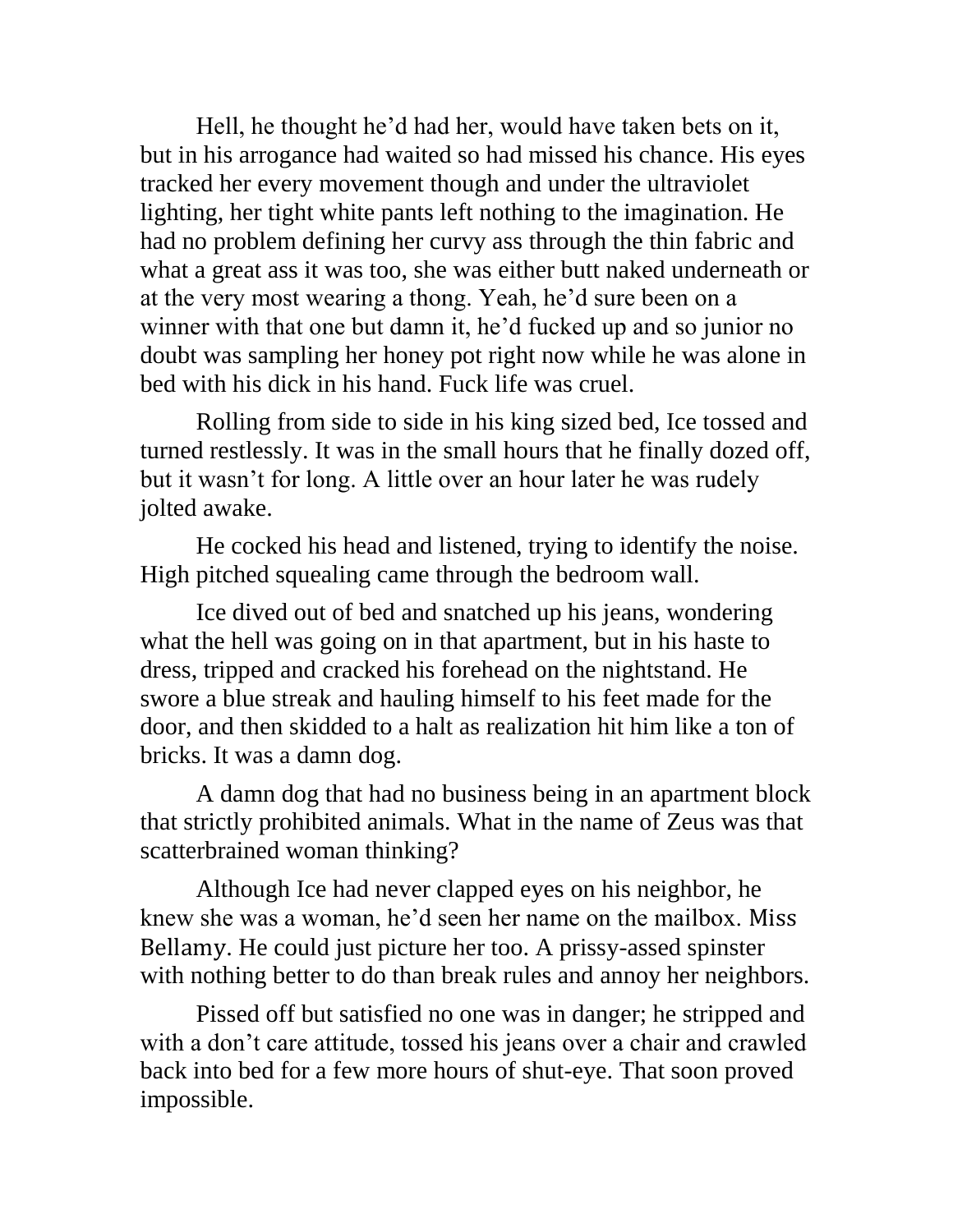Lying awake in the dark he glared at the digital clock display that registered 03:05, he needed to be sharp for tomorrow's meeting and he'd had less than an hour's sleep.

"Perfect," he grumbled aloud, "Just bloody perfect." He punched the pillow and tried to settle into a comfortable position.

Quietness reigned again and Ice relaxed, but just as he was teetering on the brink of sleep the infernal whimpering started again.

He rolled onto his stomach and grabbing the pillow wrapped it around his ears to muffle the noise, but there was no escape. The whimpering didn't let up, just went on and on until he was ready to explode.

Once again gritty eyes settled on the clock. As he watched it click over to 03:45 his temper boiled and he blew his stack.

Ice flew out of bed like a man possessed, bashed on the wall and bellowed, "Shut that fucking dog up!"

Goddamnit, what the hell was he thinking? Ice was immediately contrite. He'd let his temper get the better of him and would now have to pay the price by apologizing to the old broad in the morning.

\*\*\*\*

Kathy was in paradise having the most wonderful, amazing time. The midday-sun streamed down warming her bikini-clad body while Adonis rubbed suntan lotion into her skin. Waves lapped at the shore, coconut palms swayed in the gentle sea breeze while Adonis whispered endearments into her ear, his words a sensual caress.

An idyllic setting, with a god fondling her in the most delicious way. Suddenly the sky darkened. Black clouds gathered overhead, the wind gusted and blew, froth capped breakers pounded the shore and the palm trees shook so violently that the coconuts fell.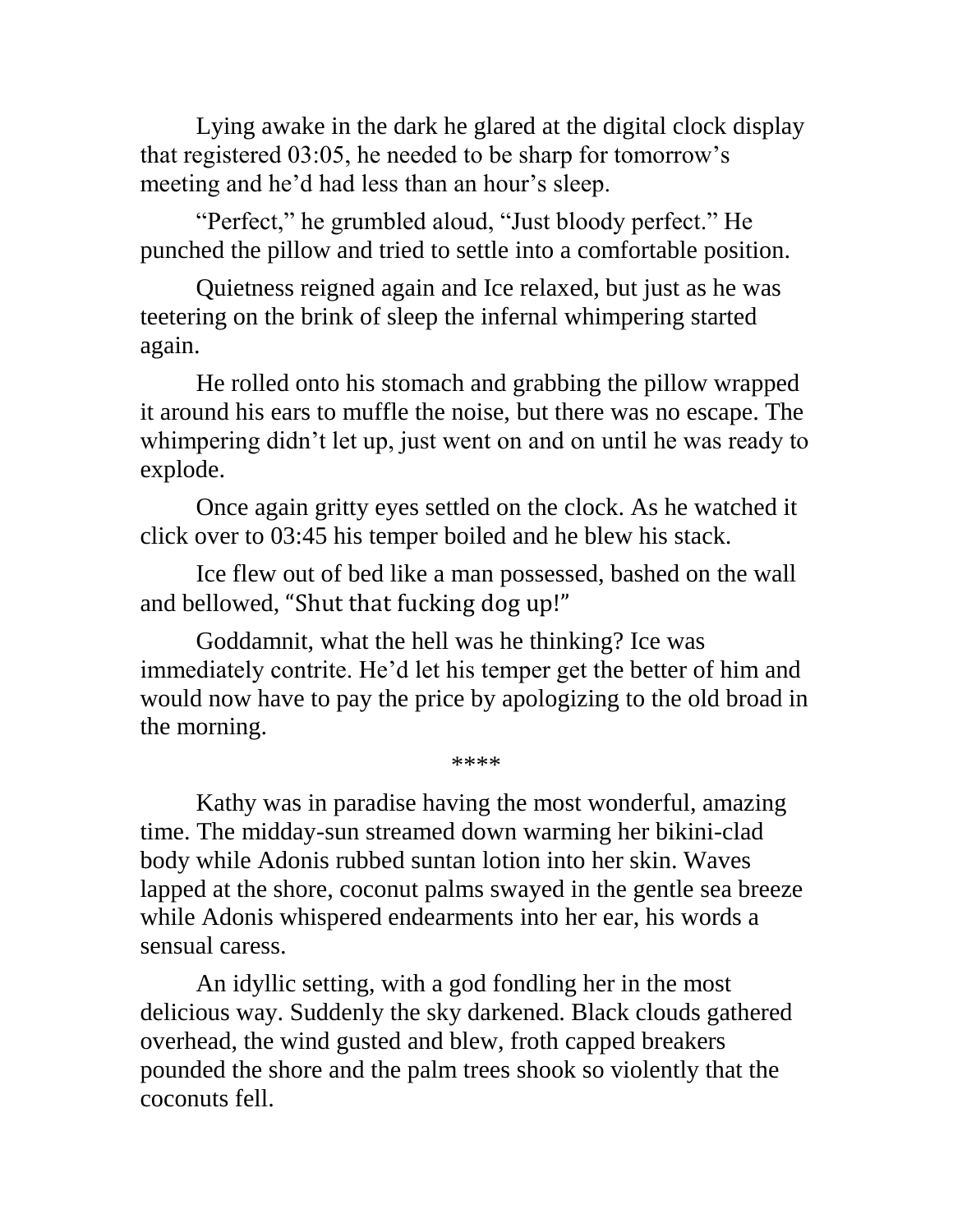Thud, thud, thud.

Kathy was rudely wrenched back into reality. She blinked open her brown eyes and stared into the darkness. Momentarily disorientated, she slipped out of bed and fine-tuned her hearing. Oh no, Cindy was making a heck of a racket.

Bare footed, Kathy rushed down the hallway to the laundry and slid open the door. She scooped the naughty puppy into her arms and crooned, "Shh, stop that yap..."

## "Shut that fucking dog up!"

Kathy's feet literally left the floor; so unexpected was the intrusion she almost dropped the puppy. "Gee thanks Cindy, see what you've done?" she muttered. "Now I'll have to apologize to that creep in the morning."

Kathy shivered, whether from standing barefoot on the cold tile or from the verbal assault, either way it was immaterial, she'd broken the rules and would have to pay the price. However indirectly involved in disturbing her neighbor's sleep, the truth of the matter was, the buck stopped with her. She prayed he'd be reasonable, confrontation of any kind was abhorrent to her, and the aggressor was a formidable man with an intimidating presence. She'd glimpsed him entering his apartment only last week, admittedly it was brief and only from behind, but he was a giant of a man, and she sure as heck had no desire to cross swords with him.

Yes, an apology was called for, and she resigned herself to that fact as she tiptoed out of the apartment and down to the front lawn cradling Cindy in her arms.

The air was crisp and Kathy stood on the dewy grass waiting for the puppy to perform. She prayed no one would see her in her faded and worn nightwear. When Cindy did the expected, she scooped her up and hurried back to the apartment, glad to be leaving the cool night air. Once inside, she was reluctant to leave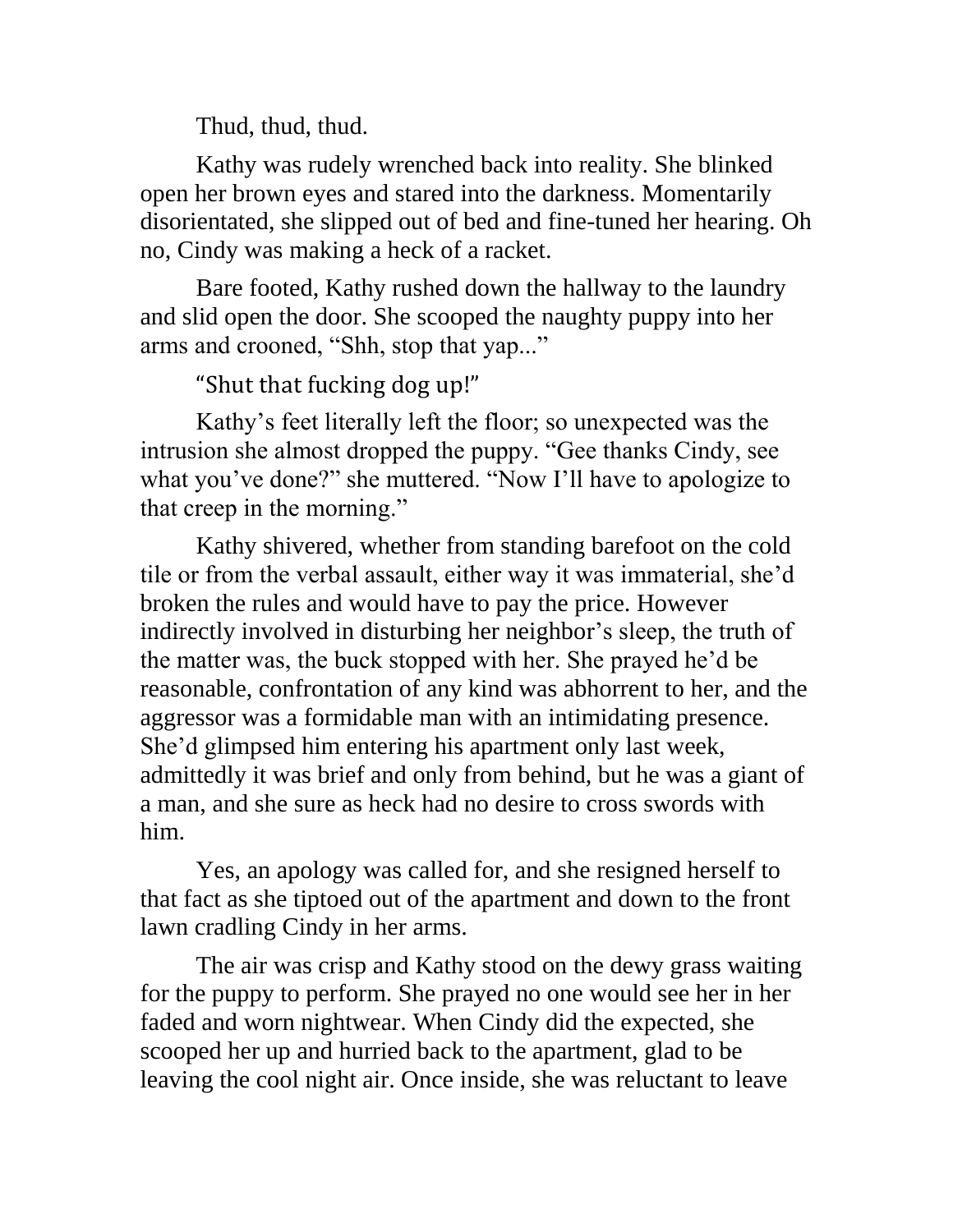the dog alone in the laundry fearing another episode so took the puppy to her room and placed her on the bed.

"Now you behave," she told the little dog. Cindy obliged, and stretching out, rested her head on her tiny paws. Kathy switched off the bedside lamp, snuggled down under the covers, and fell into a fitful sleep.

The early sunlight filtering through the sheer curtaining hours later caressed and warmed. It was going to be another scorcher.

Kathy tilted her chin toward the open window and reveled in the feeling of the sweet morning breeze on her skin.

Not one to waste the day, she arched her back like a cat and stretched, rolled onto her side and slowly opening her eyes blinked. Her lips formed an 'O' and a startled cry almost escaped. Curled in a contented ball on the pillow beside her was Cindy.

With the culprit blinking back at her, the whole frightful episode of the night before was brought sharply back. Kathy cringed; the task ahead was unpalatable. Salvage mode was on the agenda.

She gave the pup a quick scratch behind the ear, tossed back the covers and slipped out of bed. The apology would be made right after her run. No point delaying the inevitable, but it was still early, not quite seven, and the creep probably wouldn't appreciate being woken at this hour, not even for an apology.

Kathy donned her gear ready for her morning run, a ritual she'd performed since arriving at this quaint seaside town. She pulled on her runners, fastened her hair into a high ponytail, and headed for the kitchen with Cindy trailing behind.

Liz was already dressed and seated at the table sipping coffee when Kathy wandered in.

"Good morning, I didn't expect to see you up so early," Kathy greeted her. "How did you sleep?"